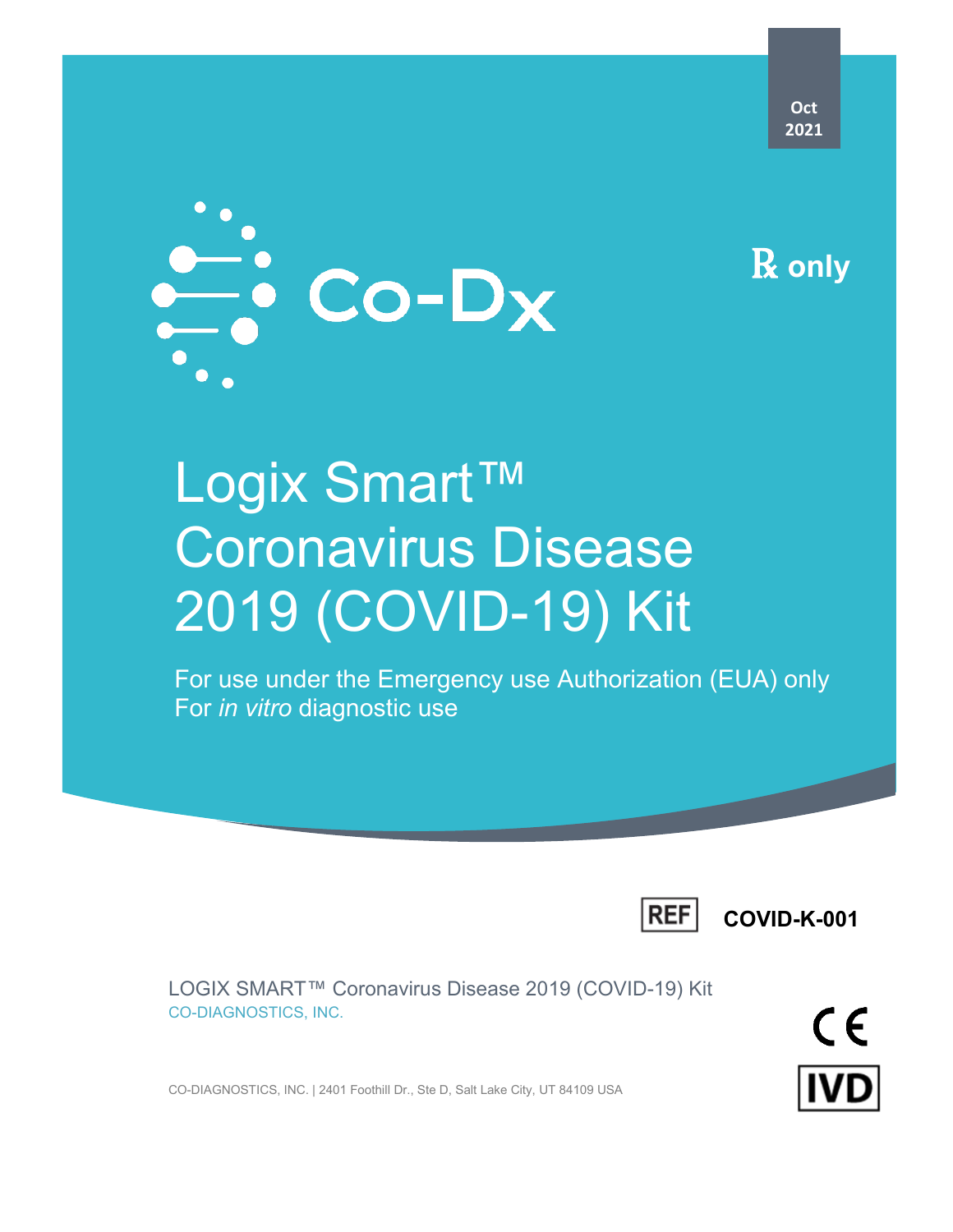

## **Table Of Contents**

| $\mathbf{1}$   |  |
|----------------|--|
| $\overline{2}$ |  |
| 2.1            |  |
| 3              |  |
| 4              |  |
| 4.1            |  |
| 4.2            |  |
| 5              |  |
| 6              |  |
| 6.1            |  |
| 6.2            |  |
| 6.3            |  |
| 6.4            |  |
| 6.5            |  |
| $\overline{7}$ |  |
| 7.1            |  |
| 7.2            |  |
| 7.3            |  |
| 7.4            |  |
| 8              |  |
| 8.1            |  |
| 8.2            |  |
| 8.3            |  |
| 8.4            |  |
| 8.5            |  |
| 9              |  |
| 9.1            |  |
| 9.2            |  |
| 9.3            |  |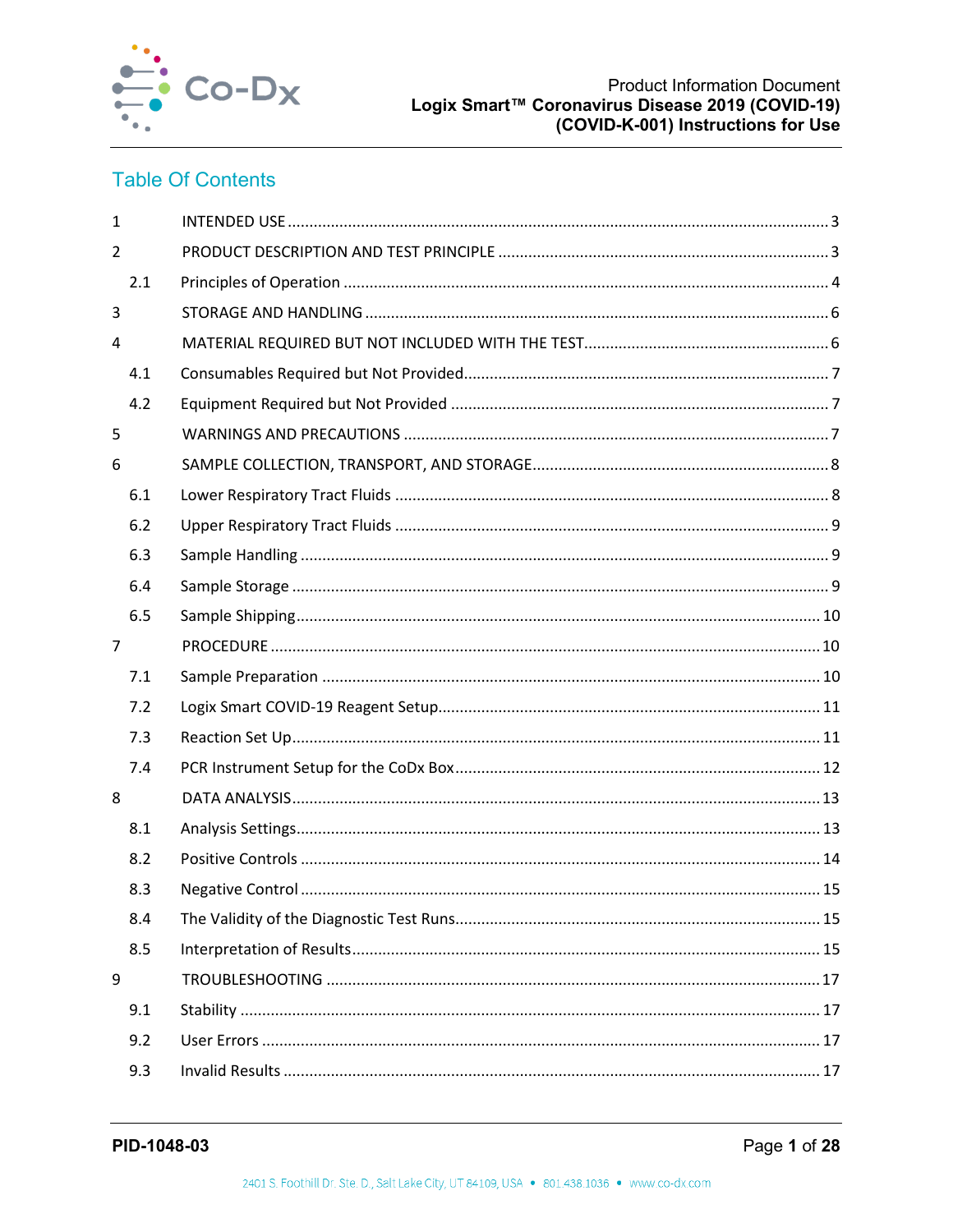

| 10   |  |
|------|--|
| 11   |  |
| 12   |  |
| 12.1 |  |
| 12.2 |  |
| 12.3 |  |
| 12.4 |  |
| 13   |  |
| 14   |  |
| 15   |  |
| 16   |  |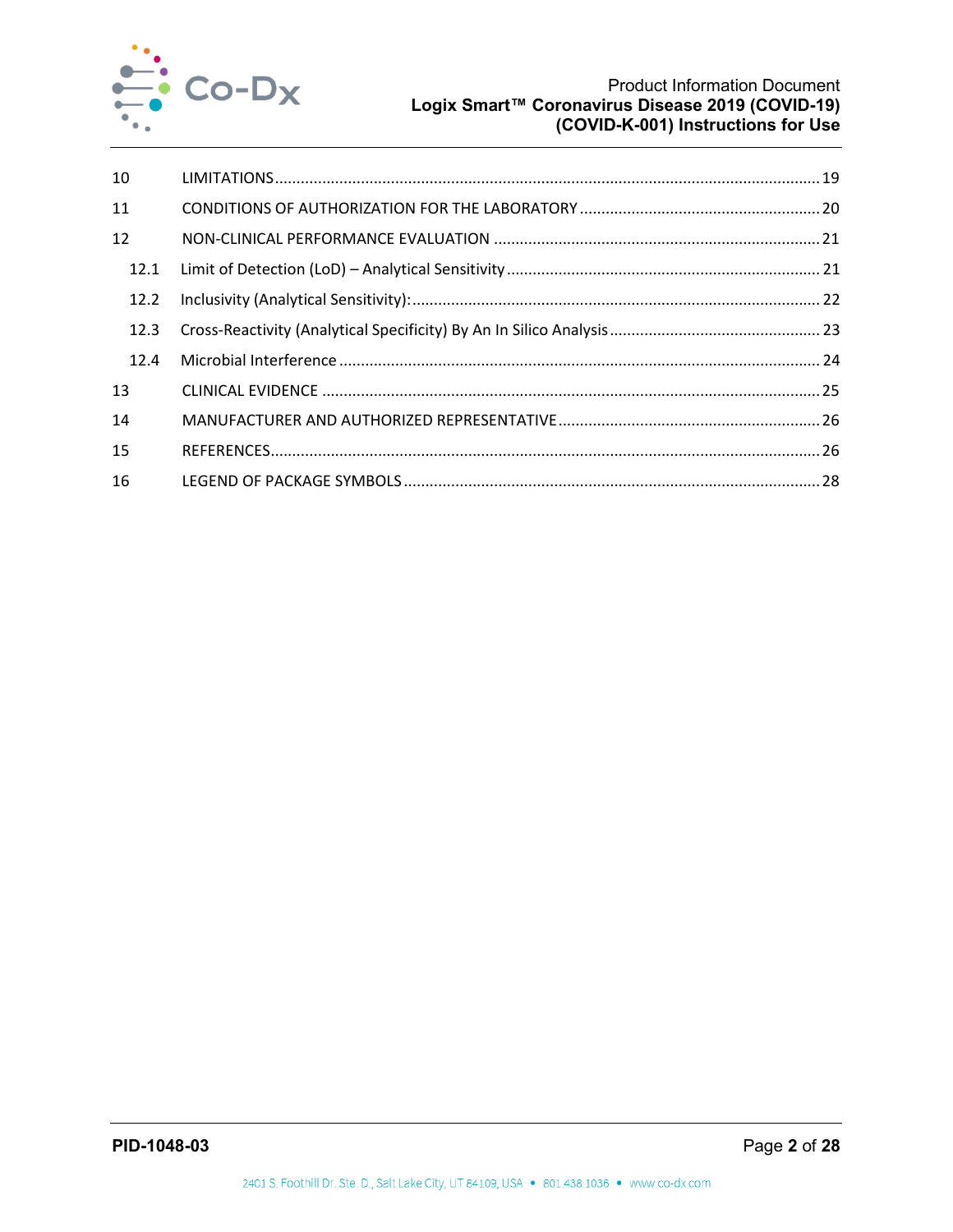

#### <span id="page-3-0"></span>**1 INTENDED USE**

The Logix Smart Coronavirus Disease 2019 (COVID-19) test is a real-time RT-PCR test intended for the in vitro qualitative detection of nucleic acid from severe acute respiratory syndrome coronavirus 2 (SARS-CoV-2) in lower respiratory tract fluids (e.g., bronchoalveolar lavage, sputum, tracheal aspirate), and upper respiratory tract fluids (e.g., nasopharyngeal and oropharyngeal swabs) from individuals suspected of COVID-19 by their healthcare provider. Testing is limited to laboratories certified under the Clinical Laboratory Improvement Amendments of 1988 (CLIA), 42 U.S.C. §263a, to perform high complexity tests.

Results are for the identification of SARS-CoV-2 RNA. The SARS-CoV-2 RNA is generally detectable in lower respiratory tract fluids (e.g., bronchoalveolar lavage, sputum, tracheal aspirate), and upper respiratory tract fluids (e.g., nasopharyngeal and oropharyngeal swabs) during the acute phase of infection. Positive results are indicative of the presence of SARS-CoV-2 RNA; clinical correlation with patient history and other diagnostic information is necessary to determine patient infection status. Positive results do not rule out bacterial infection or co-infection with other viruses. The agent detected may not be the definite cause of disease. Laboratories within the United States and its territories are required to report all positive results to the appropriate public health authorities.

Negative results do not preclude SARS-CoV-2 infection and should not be used as the sole basis for patient management decisions. Negative results must be combined with clinical observations, patient history, and epidemiological information.

The Logix Smart Coronavirus Disease 2019 (COVID-19) is intended for use by qualified and trained clinical laboratory personnel specifically instructed and trained in the techniques of real-time PCR and in vitro diagnostic procedures. The Logix Smart Coronavirus Disease 2019 (COVID-19) test is only for use under the Food and Drug Administration's Emergency Use Authorization.

## <span id="page-3-1"></span>**2 PRODUCT DESCRIPTION AND TEST PRINCIPLE**

The Logix Smart Coronavirus Disease 2019 (COVID-19) test is a real-time reverse transcription polymerase chain reaction (rRT-PCR) test utilizing the Company's patented CoPrimer technology (Satterfield, 2014) (Poritz & Ririe, 2014). The SARS-CoV-2 CoPrimer sets are designed to detect RNA from the SARS-CoV-2 in lower respiratory tract fluids (e.g., bronchoalveolar lavage, sputum, tracheal aspirate), upper respiratory tract fluids (e.g., nasopharyngeal and oropharyngeal swabs) from patients who are suspected of COVID-19 by their healthcare provider.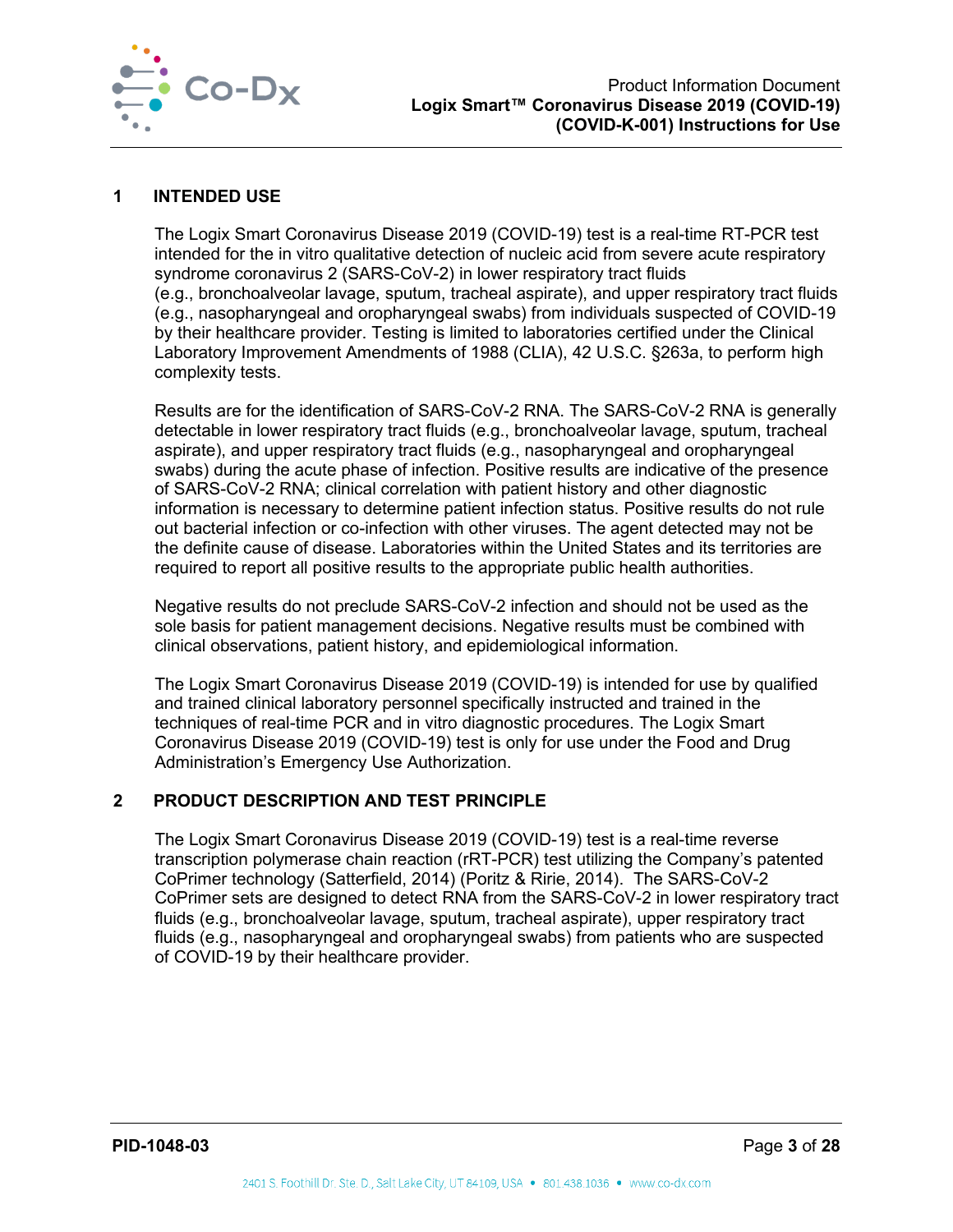

Each **Logix Smart COVID-19** test kit consists of the following components:

- $\triangleright$  Ready-to-use Master Mix, complete with RNaseP internal positive control to verify sample quality.
- $\triangleright$  Positive Control (PC), to verify the performance of the master mix.
- $\triangleright$  Nuclease-Free Water as a negative control, to verify the master mix is free of contamination.

#### <span id="page-4-0"></span>**2.1 Principles of Operation**

The test begins with the selection of the sample type, followed by a collection of the sample by a trained healthcare provider. The sample must be identified following the laboratory quality system and current regulation. The sample must be stored properly until testing in the same facility or shipping to the assigned laboratory.

The Logix Smart COVID-19 test kit assay is a multiplexed single-step real-time reverse transcription

PCR test that can be broken down into the following 3 stages:

- $\triangleright$  Sample preparation
- $\triangleright$  Reverse transcription
- $\triangleright$  Polymerase chain reaction (PCR) with real-time monitoring.

**Note:** The assay also includes an internal positive control (IPC) that acts as an extraction control to confirm the performance of the extraction.

The sample preparation for PCR requires the samples to be processed to break apart cells and viruses to expose the genetic material. For this process, a commercially available extraction system is used. In this process, the nucleic acids are isolated and purified from the lower respiratory tract fluids (e.g., bronchoalveolar lavage, sputum, tracheal aspirate), or the upper respiratory tract fluids (e.g., nasopharyngeal and oropharyngeal swabs) using the QIAamp Viral RNA Mini Kit (Qiagen) using the protocol outlined in the product's handbook, "Protocol: Purification of Viral RNA (Spin Protocol)" using 140 µl of the lower respiratory tract fluids (e.g., bronchoalveolar lavage, sputum, tracheal aspirate), or the upper respiratory tract fluids (e.g., nasopharyngeal and oropharyngeal swabs. In the case of sputum samples, the sample should be treated before the extraction by the CDC's guidelines for "Processing of Sputum Specimens for Nucleic Acid Extraction" (CDC, 2020).

The purified nucleic acid is then plated with the Logix Smart Coronavirus Disease 2019 (COVID-19) master mix, 5 µl of each. The master mix is pre-mixed and contains the necessary components to perform both the reverse transcription and PCR and does not need to be prepared ahead of time by the user.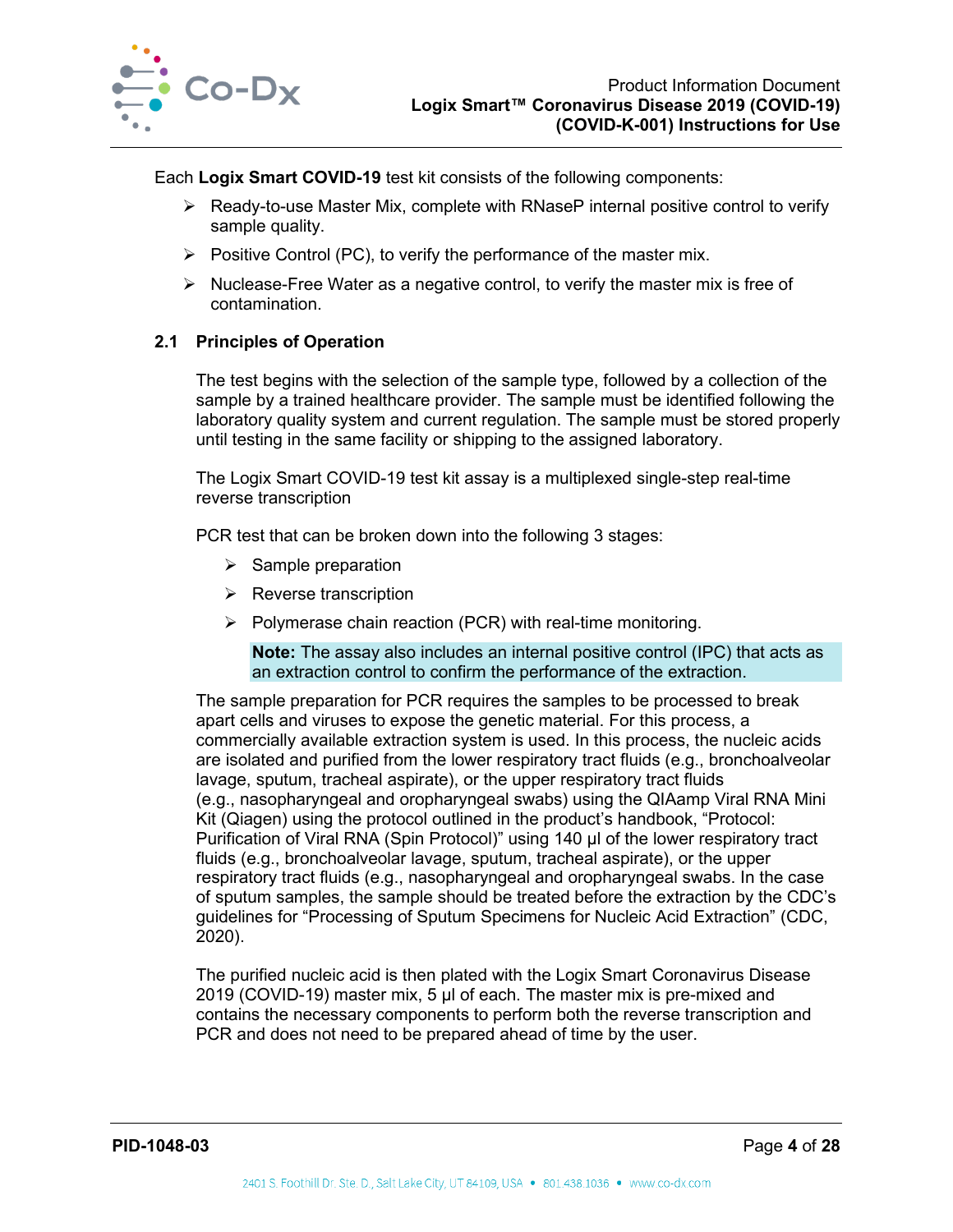

The plated reactions will then be put in the thermocycler using the following cycling conditions:

- $\geqslant$  15 min at 45°C
- $\geqslant$  2 min at 95°C
- $\geq$  50 cycles x [3s at 95°C, 32s at 55°C]

**Note:** The 15-minute step at 45°C is the reverse transcription step, where the cDNA is created from the RNA template.

The 2 min at 95°C is to inactivate the reverse transcriptase and acts as the initial denaturation step for PCR, which is then followed by the thermocycling for the PCR.

During the PCR, the FAM labeled forward CoPrimer acts as both the forward primer and probe. During the annealing/extension phase of the PCR, the 5' nuclease activity of Taq polymerase degrades the CoPrimer's portion that annealed to the targeted sequence, causing spatial separation between the fluorophore and the quencher, generating a fluorescent signal. With each cycle, additional fluorophore molecules are cleaved from their respective probes, increasing the fluorescence intensity. Fluorescence intensity is monitored at the end of each cycle by the real-time thermocycler, specifically the CoDx Box.

Components included in the test kit are displayed in [Table 2.1](#page-5-0)

## <span id="page-5-0"></span>**Table 2.1**

*Components Included in the Test Kit*

| Cap <br>Color | <b>Component</b>                               | <b>Symbol</b> | <b>Individual</b><br>Catalog<br><b>Number</b> | <b>Description</b>                                                   | <b>Amount</b>                                                                                  |
|---------------|------------------------------------------------|---------------|-----------------------------------------------|----------------------------------------------------------------------|------------------------------------------------------------------------------------------------|
| <b>Brown</b>  | Logix Smart<br>COVID-19<br>Master Mix          | MМ            | COVID-MM-<br>001                              | Proprietary blend<br>of SARS-CoV-2<br>CoPrimers™ and<br>PCR reagents | 1x500µL (100 reactions)<br>or 1x1250µL (250<br>reactions) or 1x25000 µL<br>$(5,000$ reactions) |
| <b>Red</b>    | Logix Smart<br>COVID-19<br>Positive<br>Control | <b>PC</b>     | COVID-PC-<br>001                              | Proprietary blend<br>of SARS-CoV-2<br>synthetic<br>templates         | 1x500µL (100 reactions)<br>or 1x1250µL (250<br>reactions) or 1x25000 µL<br>$(5,000$ reactions) |
| <b>Clear</b>  | <b>Nuclease</b><br>Free Water                  | <b>NTC</b>    | GEN-NF-<br>001                                | Water free of<br>DNase/RNase<br>activity                             | 1x500µL (100 reactions)<br>or 1x1250µL (250<br>reactions) or 1x25000 µL<br>$(5,000$ reactions) |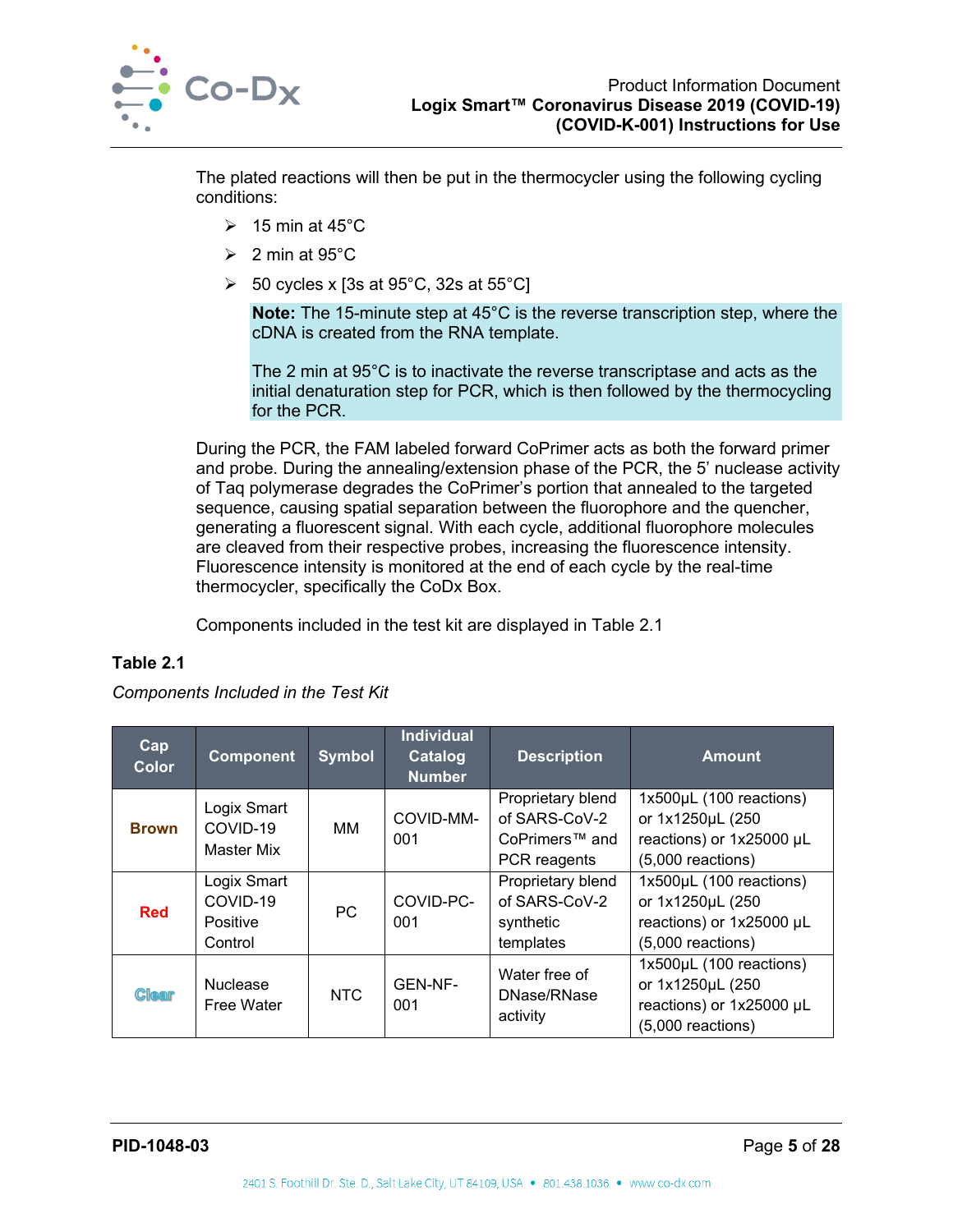

## <span id="page-6-0"></span>**3 STORAGE AND HANDLING**

The following list includes important storage and handling information:

- The **Logix Smart COVID-19** kit is shipped on dry ice. The components of the kit should arrive frozen. If one or more of the components are not frozen upon receipt or are compromised during shipment, contact your distributor for assistance.
- $\triangleright$  All components should be stored immediately at or below -20 $^{\circ}$ C to prevent degradation of reagents.
- Always work with each **Logix Smart COVID-19** component on ice. Make aliquots, if necessary, to avoid multiple freeze/thaw cycles.
- $\triangleright$  If you work in an area prone to power outages it is recommended to have a backup generator for your freezer as well as a temperature data log to ensure that the **Logix Smart COVID-19** test kit remains frozen at -20°C.
- $\triangleright$  Stability data for the product is currently being collected and results will be published, and new Instructions for Use updated to reflect the stability conditions.

## <span id="page-6-1"></span>**4 MATERIAL REQUIRED BUT NOT INCLUDED WITH THE TEST**

Extraction systems required but not included with the test are displayed in [Table 4.1](#page-6-2) and [Table 4.2](#page-6-3)

#### <span id="page-6-2"></span>**Table 4.1**

#### *Extraction Systems Validated with the Test*

| <b>Extraction System</b><br><b>Options</b> | <b>Catalog Number</b>                             | <b>Manufacturer</b> |  |
|--------------------------------------------|---------------------------------------------------|---------------------|--|
| <b>QIAamp Viral RNA</b><br>Mini Kit        | 52904 (50 extractions)<br>52906 (250 extractions) | Qiagen              |  |

#### <span id="page-6-3"></span>**Table 4.2**

*Thermocyclers Validated but Not Included with the Test*

| <b>Thermocycler Machine</b> | <b>Manufacturer</b>               |  |  |
|-----------------------------|-----------------------------------|--|--|
| I CoDx Box                  | <b>BMS, Bio Molecular Systems</b> |  |  |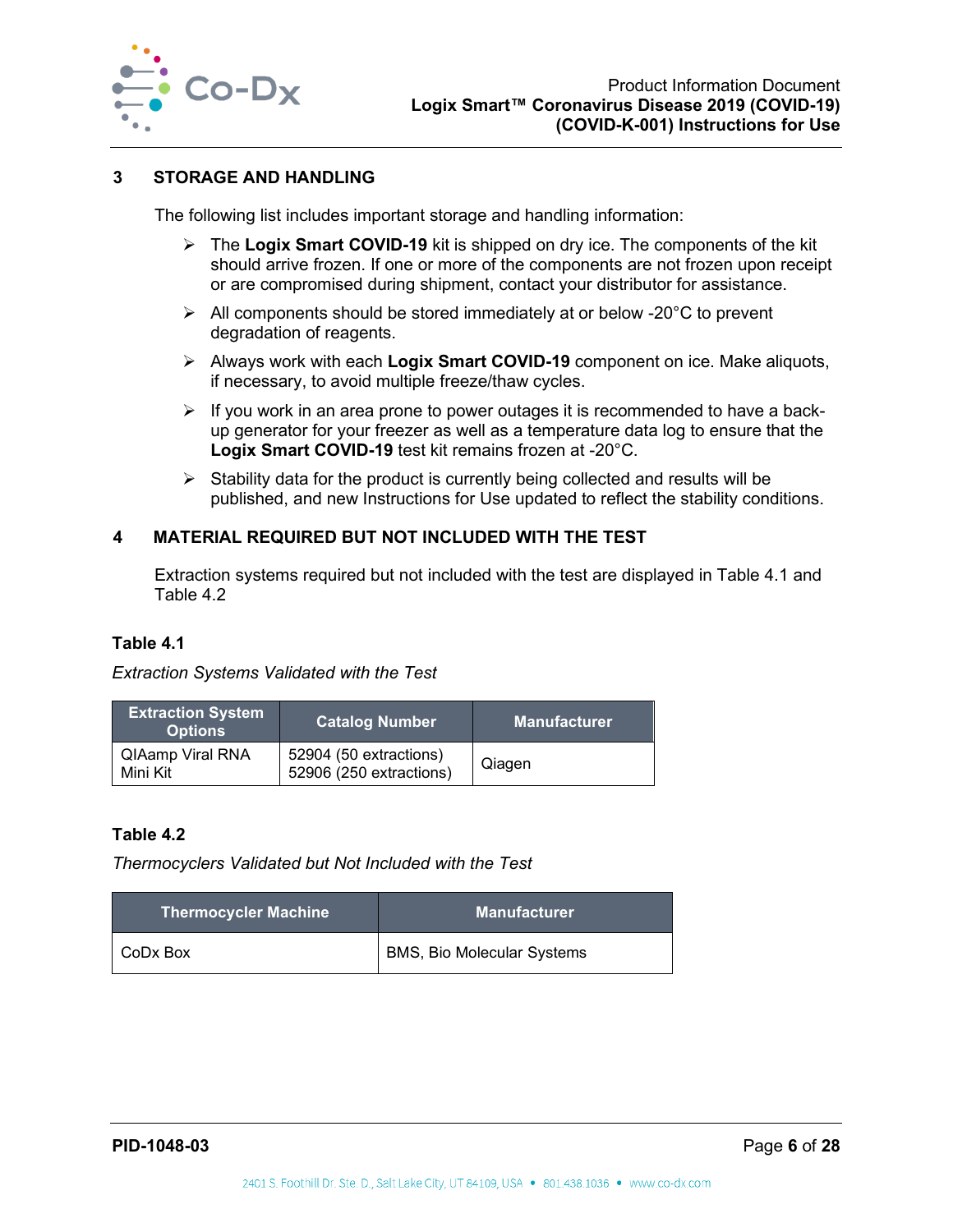

#### <span id="page-7-0"></span>**4.1 Consumables Required but Not Provided**

Consumables required but not provided include the following:

- $\triangleright$  Disposable powder-free gloves and lab coats
- $\triangleright$  Disposable pipette tips with filters
- $\geq$  10% bleach or other appropriate cleaning solution that degrades nucleic acids.
- $\triangleright$  PCR plates or strip tubes for the thermocycler being used

#### <span id="page-7-1"></span>**4.2 Equipment Required but Not Provided**

The following is a list of equipment that is required but not provided:

- $\triangleright$  Several micropipettes capable of pipetting volumes from 5 µL to 1000 µL
- $\triangleright$  A cold block or ice
- $\triangleright$  A vortex and centrifuge
- $\triangleright$  A Class II Biosafety cabinet, ideally in a BSL-2 containment facility, for the extraction
- $\triangleright$  A PCR workstation, for master mix plating and setup
- $\triangleright$  A CoDx Box (Bio Molecular Systems, distributed by Co-Diagnostics, Inc.)

## <span id="page-7-2"></span>**5 WARNINGS AND PRECAUTIONS**



#### **WARNING!**

Before performing any testing or running any patient sample, verify that all instruments have been properly installed, calibrated, and are well maintained. Do **not** use instruments with an outdated calibration.

As with any diagnostic or laboratory experiment, good laboratory practices for molecular biology is essential to the proper performance of the qPCR or any laboratory experiment. Attention should be taken to the procedures particular to the molecular diagnostics procedures.

Due to the high sensitivity of **Logix Smart COVID-19** and the qPCR technology, care should be taken while handling samples and materials while performing the assay to keep reagents and amplification mixtures free of contamination. Users should pay attention to the following:

- $\triangleright$  Use sterile pipette tips with filters.
- $\triangleright$  Use standard precautions when handling any patient samples, as they may contain infectious agents.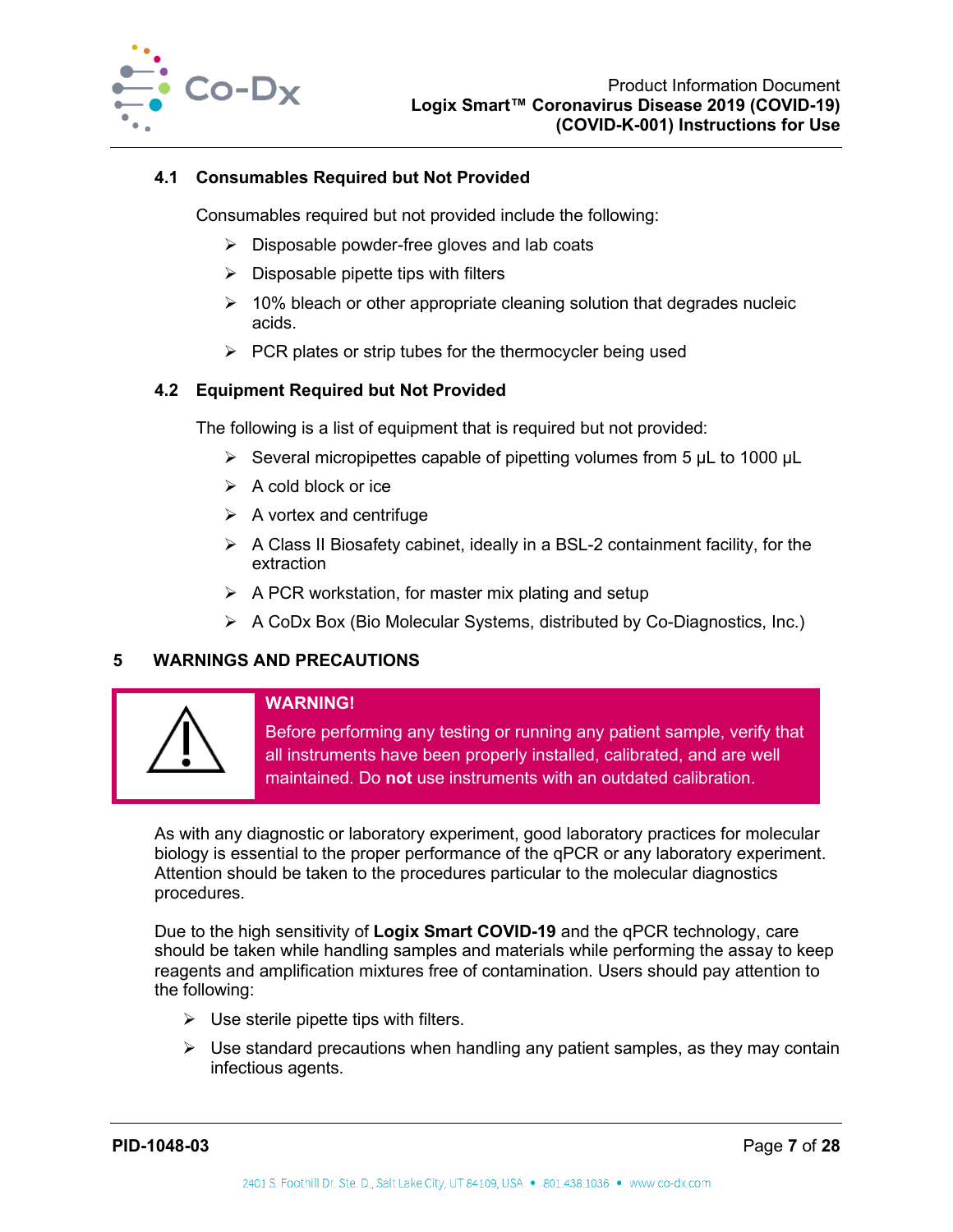

- $\triangleright$  Store and extract positive materials (specimens, positive controls, and amplicons) separately from other reagents.
- $\triangleright$  Always use nuclease-free water, provided with this kit.
- Consult appropriate Safety Data Sheets (SDS) for safety. The SDS for the **Logix Smart COVID-19** test kit is provided with the shipment. If not provided with the shipment, the SDS can be retrieved from Co-Diagnostics website at the link: <http://codiagnostics.com/products/diagnostic-solutions/>
- $\triangleright$  To prevent contamination, it is required to use Good Laboratory Practices for Molecular Biology, which requires a unidirectional workflow and the separation of negative and positive materials.
- $\triangleright$  Always use the most recent version of this document as more information is added with future studies. This can be downloaded for free at <http://codiagnostics.com/resources/instructions-for-use/>

## <span id="page-8-0"></span>**6 SAMPLE COLLECTION, TRANSPORT, AND STORAGE**

The sample selection, collection, storage, and handling play an essential part in the performance of nucleic acid assays. Thus, valuable information is presented here to help laboratories develop better procedures for the analysis of results and troubleshooting other problems.

For more information, visit the CDC's and WHO's websites at the following addresses:

- CDC <https://www.cdc.gov/coronavirus/2019-nCoV/lab/index.html>
- WHO [https://www.who.int/emergencies/diseases/novel-coronavirus-](https://www.who.int/emergencies/diseases/novel-coronavirus-2019/technical-guidance/laboratory-guidance)[2019/technical-guidance/laboratory-guidance](https://www.who.int/emergencies/diseases/novel-coronavirus-2019/technical-guidance/laboratory-guidance)

## <span id="page-8-1"></span>**6.1 Lower Respiratory Tract Fluids**

- 6.1.1 Bronchoalveolar lavage, tracheal aspirate: collect 2-3 mL into a sterile, leakproof, screw-cap sputum collection cup or sterile dry container. Refrigerate specimen at 2-8°C and ship overnight to the testing laboratory on an ice pack.
- 6.1.2 Sputum: have the patient rinse the mouth with water and then expectorate deep cough sputum directly into a sterile, leak-proof, screw-cap sputum collection cup or sterile dry container. Refrigerate specimen at 2-8°C and ship overnight to the testing laboratory on an ice pack.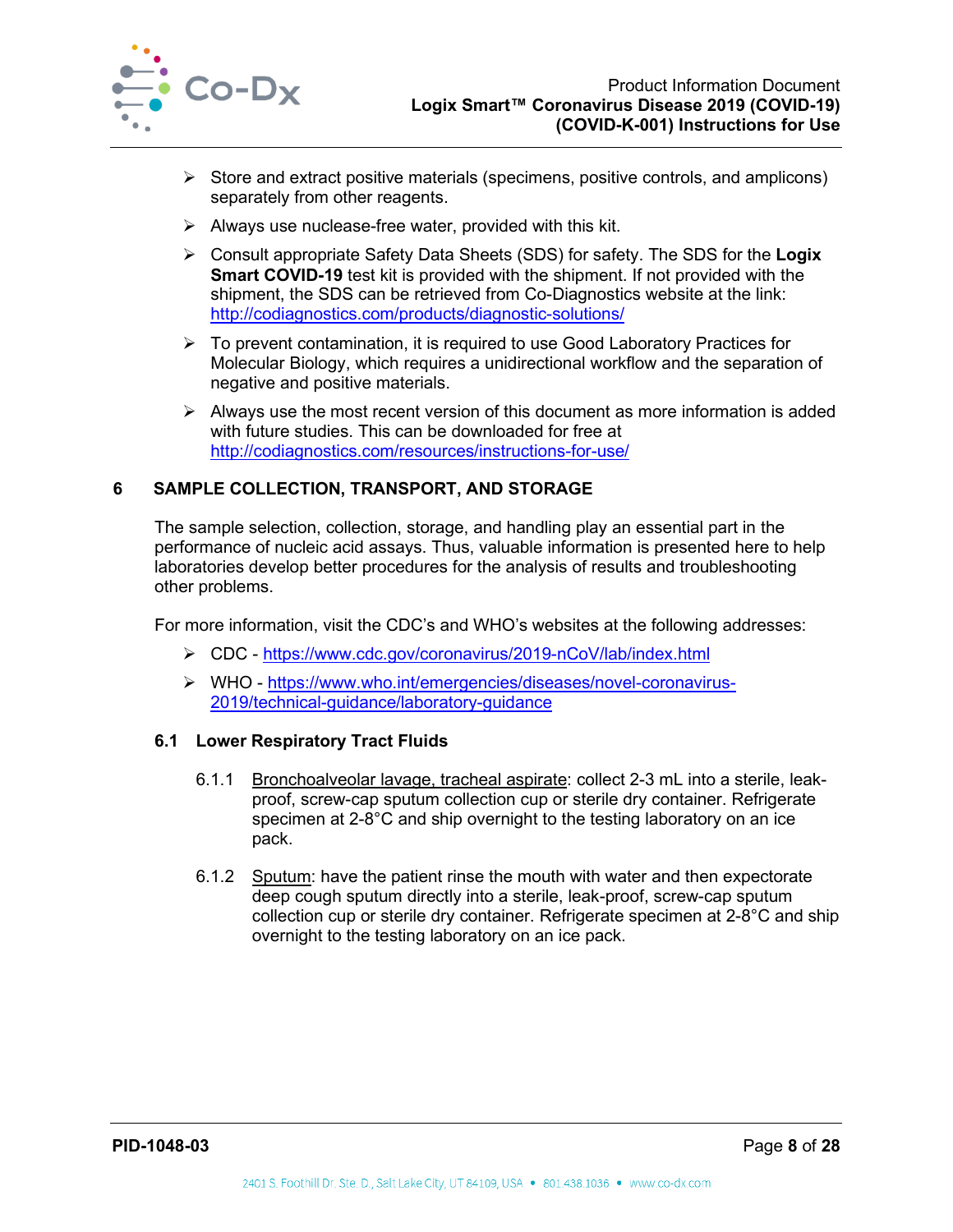

## <span id="page-9-0"></span>**6.2 Upper Respiratory Tract Fluids**

- 6.2.1 Nasopharyngeal swab AND oropharyngeal swab (NP/OP swab): use only synthetic fiber swabs with plastic shafts. Do not use calcium alginate swabs or swabs with wooden shafts, as they may contain substances that inactivate some viruses and inhibit PCR testing. Place swabs immediately into sterile tubes containing 2-3 mL of viral transport media. NP and OP specimens should be kept in separate vials. Refrigerate specimen at 2-8°C and ship overnight to the testing laboratory on an ice pack.
- 6.2.2 Oropharyngeal swab (e.g., throat swab): swab the posterior pharynx, avoiding the tongue.
- **6.2.3** Nasopharyngeal wash/aspirate or nasal aspirate: collect 2-3 mL into a sterile, leak-proof, screw-cap sputum collection cup or sterile dry container. Refrigerate specimen at 2-8°C and ship overnight to the testing laboratory on an ice pack.

#### <span id="page-9-1"></span>**6.3 Sample Handling**

Laboratory workers should wear appropriate personal protective equipment (PPE), which includes disposable gloves, laboratory coat/gown, and eye protection when handling potentially infectious specimens.

Clinical specimens from patients suspected or confirmed to be infected with COVID-19 should be conducted under a certified class II biosafety cabinet in a BSL-2 containment facility. More details are provided in the *Biosafety in Microbiological and Biomedical Laboratories (BMBL)* (CDC, 2009) or the *WHO Laboratory Biosafety Manual* (WHO, 2004).

For specific instructions on the handling of clinical specimens for coronavirus disease 2019, see also the CDC's webpage for the *Interim Laboratory Biosafety Guidelines for Handling and Processing Specimens Associated with Coronavirus Disease 2019* (COVID-19) (CDC, 2020).

#### <span id="page-9-2"></span>**6.4 Sample Storage**

It is recommended that all specimen types, be kept at -20°C for up to 7 days. For storage longer than 7 days, specimens should be frozen at -70°C. Repeated freezing and thawing of a specimen should be avoided. If a specimen is kept for retesting, it should be aliquoted in different tubes to avoid freezing and thawing cycles. The temperature in the storage areas should be monitored and recorded regularly to identify potential fluctuations. Domestic refrigerators/ freezers with wide temperature fluctuations are not suitable for the storage of frozen specimens (CDC, 2020).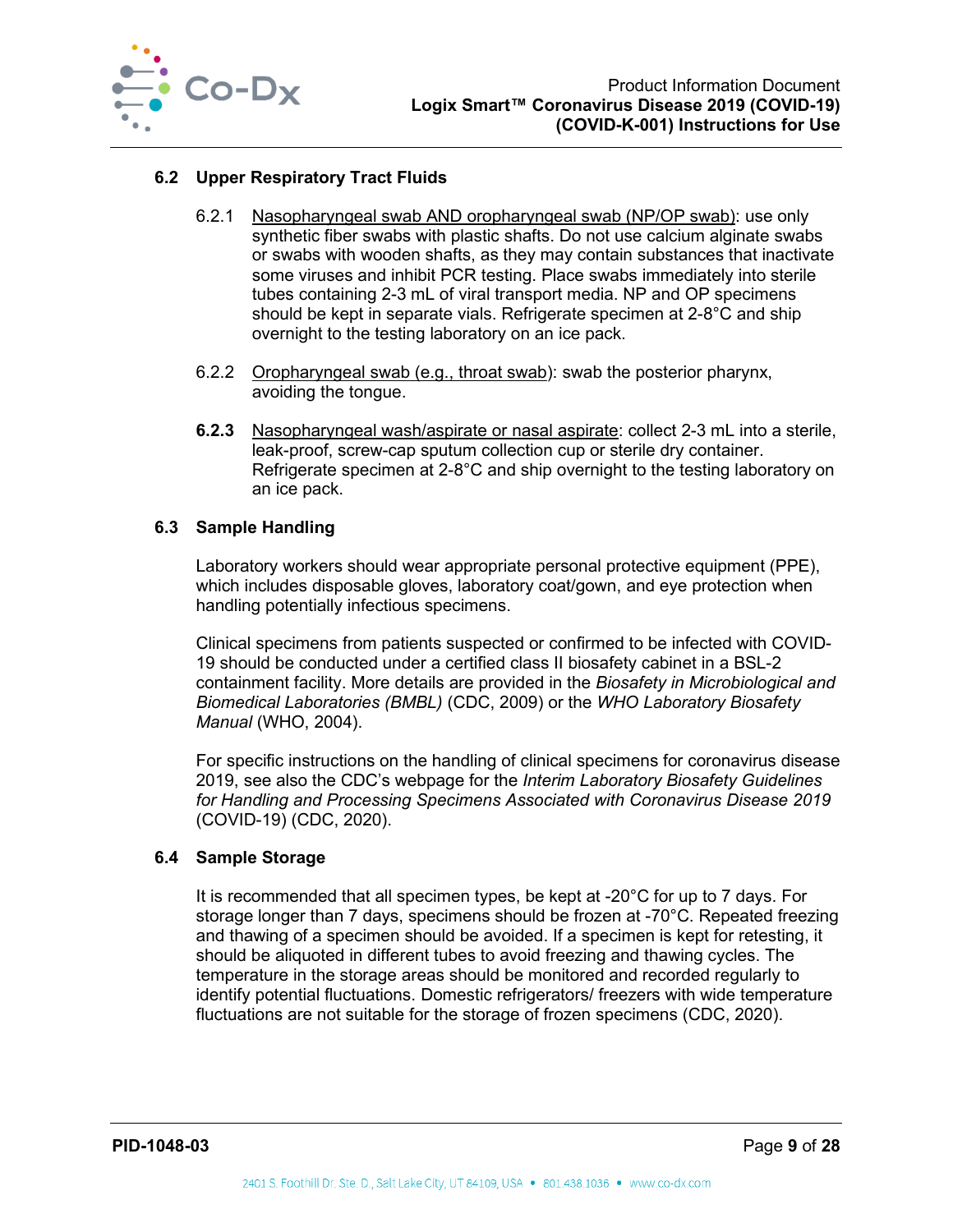

## <span id="page-10-0"></span>**6.5 Sample Shipping**

Specimens known to be, or suspected of, containing SARS-CoV-2 that require shipment by air should be shipped on dry ice as a Biological Substance Category B, UN3373. International regulations, as described in the WHO *Guidance on Regulations for the Transport of Infectious Substances 2015-2016,* should be followed (CDC, 2020). If ground transportation is needed, the specimen should be shipped frozen overnight with enough ice to keep it frozen throughout transit. After the collection of the sample and transfer to the clinical lab, the sample will receive an entry into the laboratory system.

#### <span id="page-10-1"></span>**7 PROCEDURE**

The World Health Organization recommends recording the full name, date of birth, contact information, and the time and date of collection of the patient sample. Additionally, the following information could also be collected:

- Symptoms, date of onset, duration of symptoms, contact with known COVID-19 cases (e.g., family member).
- $\triangleright$  Comprehensive travel history (dates, place, duration of visit); and

#### <span id="page-10-2"></span>**7.1 Sample Preparation**

The quality of the RNA from the extraction of the sample is essential to the performance of **Logix Smart COVID-19**. The extraction protocol should be performed following the manufacturer's instructions. However, due to the mucoid and mucopurulent, and therefore, viscous nature of sputum specimen a pre-processing of the sample is recommended before extraction. A protocol provided by the CDC and evaluated for COVID-19 for the processing of sputum samples is available by the CDC in the following link: [https://www.cdc.gov/coronavirus/2019](https://www.cdc.gov/coronavirus/2019-ncov/downloads/processing-sputum-specimens.pdf) [ncov/downloads/processing-sputum-specimens.pdf](https://www.cdc.gov/coronavirus/2019-ncov/downloads/processing-sputum-specimens.pdf) (CDC, 2020).

Follow these steps when preparing the sample:

7.1.1 Create a fresh 500 mM final concentration DTT (Dithiothreitol) solution.

#### **Note:** The DTT needs to be prepared Fresh.

- 7.1.2 Discard any unused DTT solution.
- 7.1.3 Add 100ul of the freshly prepared DTT solution to 5 mL of cold sterile 0.01 M PBS (pH 7.2) and mix briefly.
- 7.1.4 In a microcentrifuge tube, add an equal volume of diluted DTT-PBS solution and sputum specimen (e.g., 140ul of sputum + 140ul of DTT-PBS solution).

**Note:** The volumes can be scaled based on the number of sputum samples that will be processed.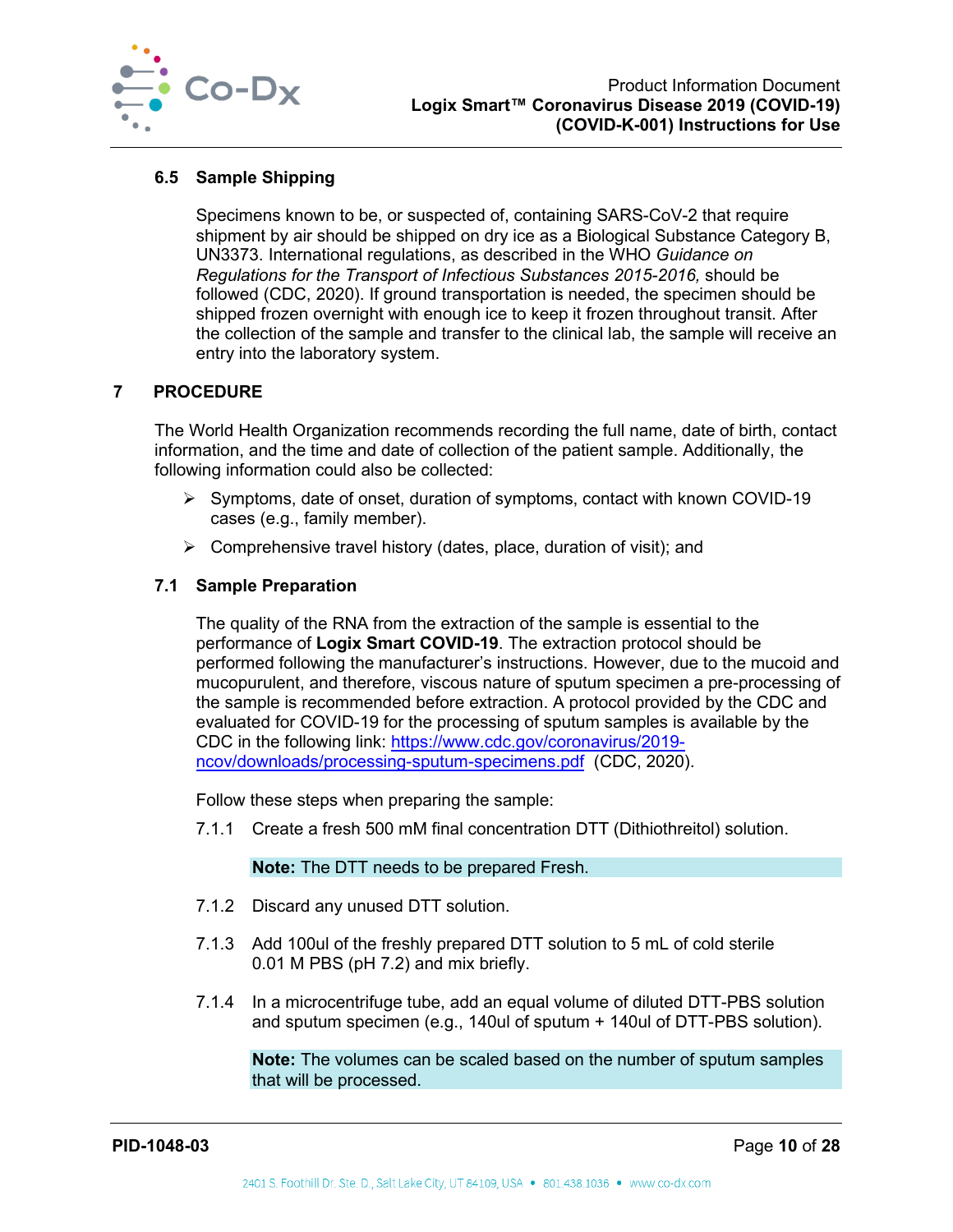

- 7.1.5 Incubate the sample, mixing occasionally, at room temperature until the sample is liquified, which can take up to 30 minutes.
- 7.1.6 Use the liquified sample for downstream nucleic acid extraction, following the extraction system manufacturer's guidelines. Retain any residual liquified sample at -70°C.

**Note:** Extraction of RNA using the QIAamp® Viral RNA Mini Kit must be performed following the manufacturer's instructions using 140 µL of the sample, and a modified elution using 100 µL of buffer AVE. To ensure the removal of residual wash buffer from the sample prior to elution,an additional centrifugation step (see extraction procedure) using a new collection tube is required.



Wash buffers used in the extraction kit contain ethanol. It is important to eliminate any traces of ethanol before elution of the nucleic acid. Ethanol is a strong inhibitor of real-time PCR.

## <span id="page-11-0"></span>**7.2 Logix Smart COVID-19 Reagent Setup**

Follow these steps to setup the reagent:

- $\triangleright$  When preparing reagents, clean all working surfaces with a fresh 10% bleach solution followed by molecular grade alcohol or another equivalent method of cleaning that disinfects and degrades nucleic acids.
- Vortex all **Logix Smart™ COVID-19** Master Mix, Positive Control (PC), nuclease-free water (used as a no template control or NTC), and sample tubes for 3 seconds and briefly spin down before using to ensure properly mixed reagents and to remove any condensation or residue from the lids.
- Thaw all reagents and samples on **ice**, or a cold block, before starting setup.

## <span id="page-11-1"></span>**7.3 Reaction Set Up**

- 7.3.1 Every reaction setup should include enough reaction wells for the number of patient samples and at least one positive control and one NTC (# patient samples  $+ 2 =$  total reaction wells needed [e.g., 5 patient samples to test  $+ 1$ PC well  $+$  1 NTC well = 7 total reaction wells]).
- 7.3.2 All pipetting should be done on ice, if possible. Pipetting of PC and sample elution is recommended to be done in a separate area, or at a separate time, from Master Mix and NTC. Change pipette tips in-between patient sample elution and change pipette tips after pipetting each component. Pipet the PC last if possible, to avoid contamination events.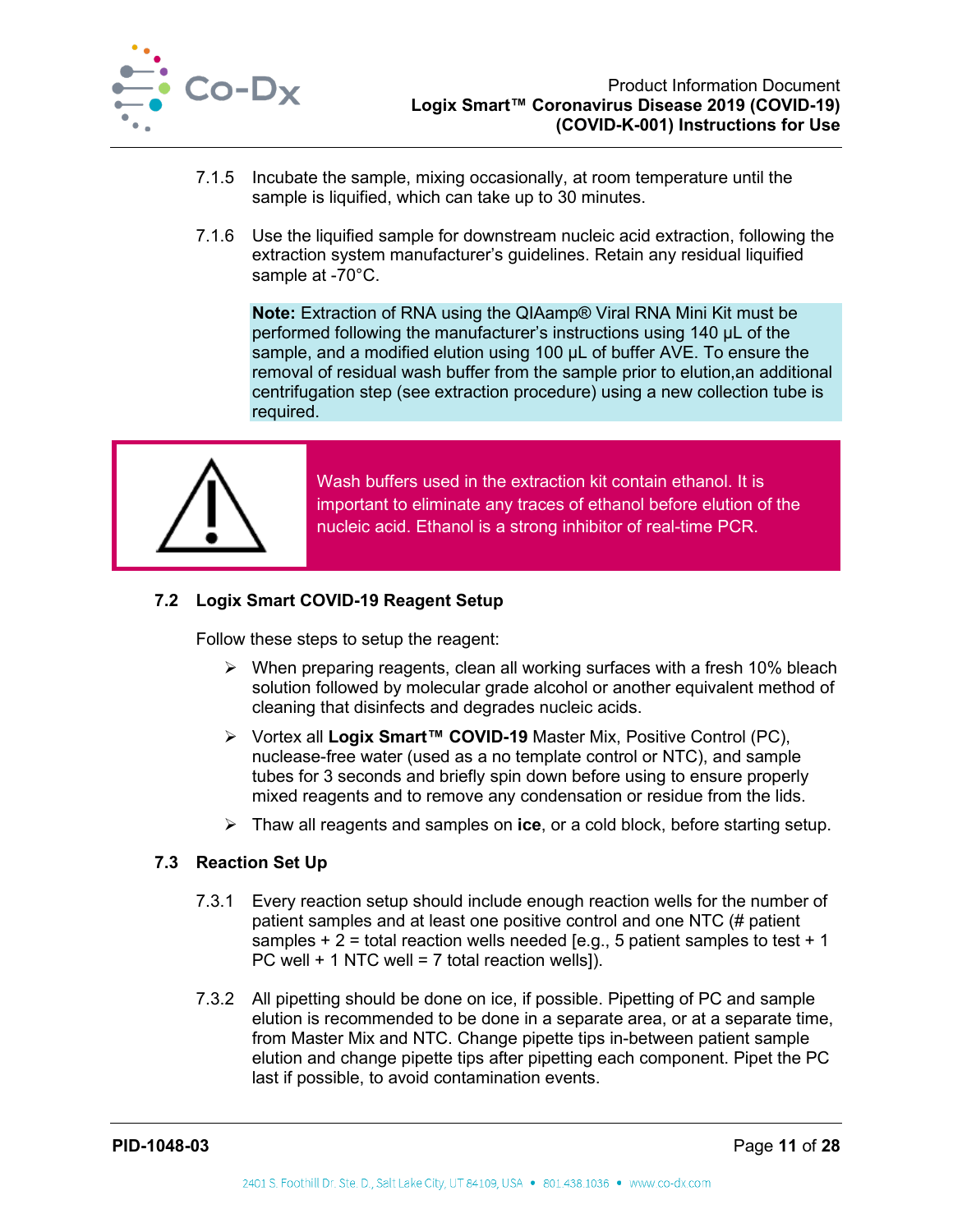

- 7.3.3 Pipet 5 µL of Master Mix into each well being used in an appropriate optical plate or optical reaction tube (example: CoDx Box real-time PCR instrument uses 48-well reaction tubes).
- 7.3.4 Pipet 5 µL of the patient sample (elution from nucleic acid extraction) or 5 µL of a control (NTC and PC) to the appropriate well(s). At least one positive and one NTC control must be included in each run.
- 7.3.5 Seal the reaction plate with an optical adhesive film or the reaction tubes with appropriate lids.
- 7.3.6 Place plate or tubes into the real-time PCR instrument in the correct orientation and start the run.

## <span id="page-12-0"></span>**7.4 PCR Instrument Setup for the CoDx Box**

- 7.4.1 Contact the Laboratory 801-438-1036 ext. 03 or at [www.co-dx.com/contact/](http://www.co-dx.com/contact/) for the template file for download. The template file comes pre-programmed with the PCR instrument setup described in this section. When not using a template, or use the settings outlined below to program the CoDx Box PCR instrument.
- 7.4.2 Define the settings displayed in [Table 7.1.](#page-12-1)

## <span id="page-12-1"></span>**Table 7.1**

## *PCR Instrument Settings*

| <b>Item</b>              | <b>Setting</b> |
|--------------------------|----------------|
| <b>Reaction Volume</b>   | $10 \mu L$     |
| <b>Ramp Rate</b>         | Default        |
| <b>Passive Reference</b> | <b>None</b>    |

7.4.3 Program PCR instrument with the cycling conditions displayed in [Table 7.2.](#page-12-2)

## <span id="page-12-2"></span>**Table 7.2**

*Programs for PCR Instrument Cycling Conditions*

| <b>Stage</b>                 | <b>Cycles</b>       | <b>Temperature</b> | Time       |
|------------------------------|---------------------|--------------------|------------|
| <b>Reverse Transcription</b> |                     | 45°C               | 15 minutes |
| <b>Initial Denature</b>      |                     | $95^{\circ}$ C     | 2 minutes  |
|                              | 50<br>Amplification | $95^{\circ}$ C     | 3 seconds  |
|                              |                     | $55^{\circ}$ C     | 32 seconds |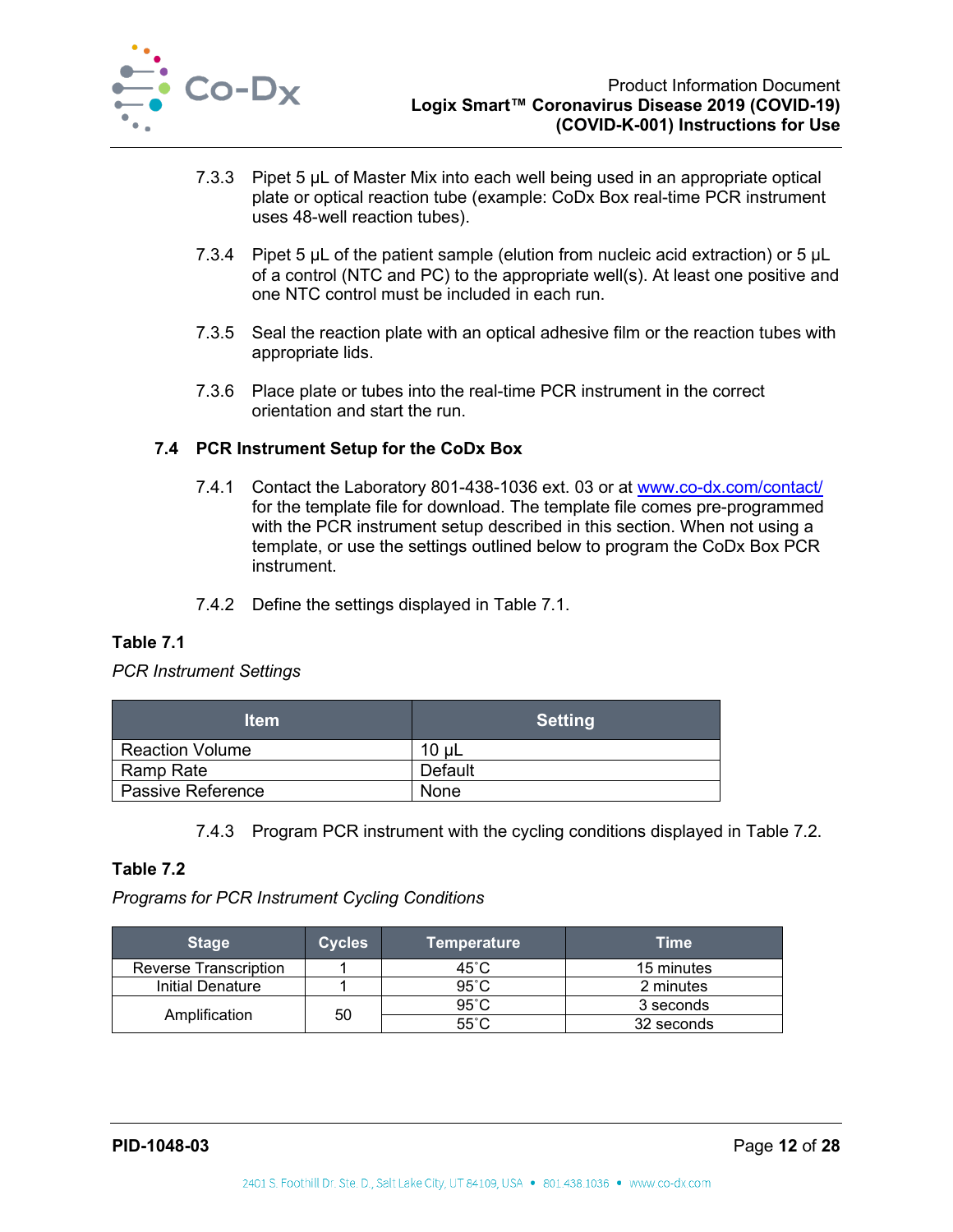

7.4.4 Define the fluorescence detectors (dyes) displayed in [Table 7.3.](#page-13-2)

## <span id="page-13-2"></span>**Table 7.3**

*Definitions for Fluorescence Detectors (Dyes)*

| Target                          | <b>Detector Name</b> | <b>Reporter</b>              | Quencher             |
|---------------------------------|----------------------|------------------------------|----------------------|
| COVID-19 specific<br><b>RNA</b> | COVID-19             | <b>FAM™</b>                  | BHQ <sup>®</sup> - 1 |
| RNaseP specific<br>DNA (IPC)    | <b>RNaseP</b>        | <b>CAL Flour® Red</b><br>610 | $BHQ@ - 2$           |

 $\triangleright$  When the run is finished, ensure that the run file is saved.

## <span id="page-13-0"></span>**8 DATA ANALYSIS**

The performance of this test was established based on the evaluation of a limited number of clinical specimens. Clinical performance has not been established with all circulating variants but is anticipated to be reflective of the prevalent variants in circulation at the time and location of the clinical evaluation. Performance at the time of testing may vary depending on the variants circulating, including newly emerging strains of SARS-CoV-2 and their prevalence, which change over time.

Verification and validation studies performed for **Logix Smart™ Coronavirus Disease 2019 (COVID-19) (COVID-K-001)** were conducted following Good Laboratory Practices for Molecular Biology assays (Viana & Wallis, 2011). If these conditions are not met, the performance will show higher variability due to user errors while experimenting.

## <span id="page-13-1"></span>**8.1 Analysis Settings**

The analysis parameters on the CoDx Box should be set to the following, but after every run, the settings for both the green channel, monitoring for COVID-19, and the orange channel, monitoring for RNaseP (IPC), should be verified to match the following:

- Check the **Auto Set Threshold** checkbox.
- **►** Set **Method** to Dynamic.
- Set **Threshold Level** to 0.100.
- **► Set Threshold Start** to 1.00.
- **►** Set **Ignore Cycles Before** to 5.
- **►** Set **Exclusion** to Extensive.
- Set **Fluorescence Cutoff Level** to 5.0%.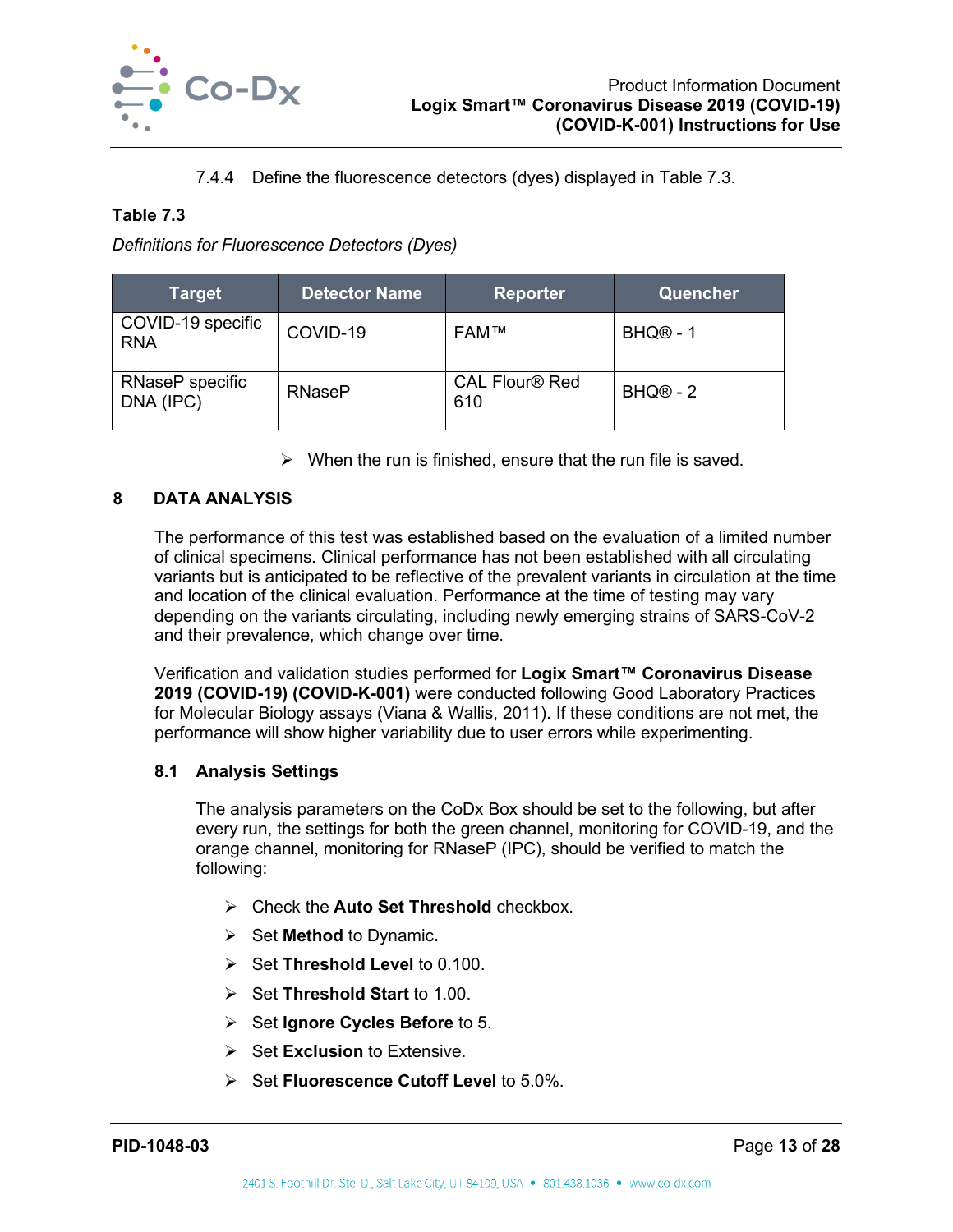

- Set **Initial Y-Axis Scale** to Linear.
- $\triangleright$  Check the box to Auto Generate Analysis

## <span id="page-14-0"></span>**8.2 Positive Controls**

Highlight the positive control reaction well. Each positive control should show an amplification curve for the COVID-19 marker in the FAM channel and amplification of the internal positive control for *RNaseP* (IPC) in the CF610 channel. A positive amplification curve looks like the purple curve in [Figure 8.1](#page-14-1)**Error! Reference source not found.** and should have a Cq value below 45 cycles.

#### <span id="page-14-1"></span>**Figure 8.1**

*Positive Control (PC) and No Template Control (NTC) Amplification for Logix Smart COVID-19*

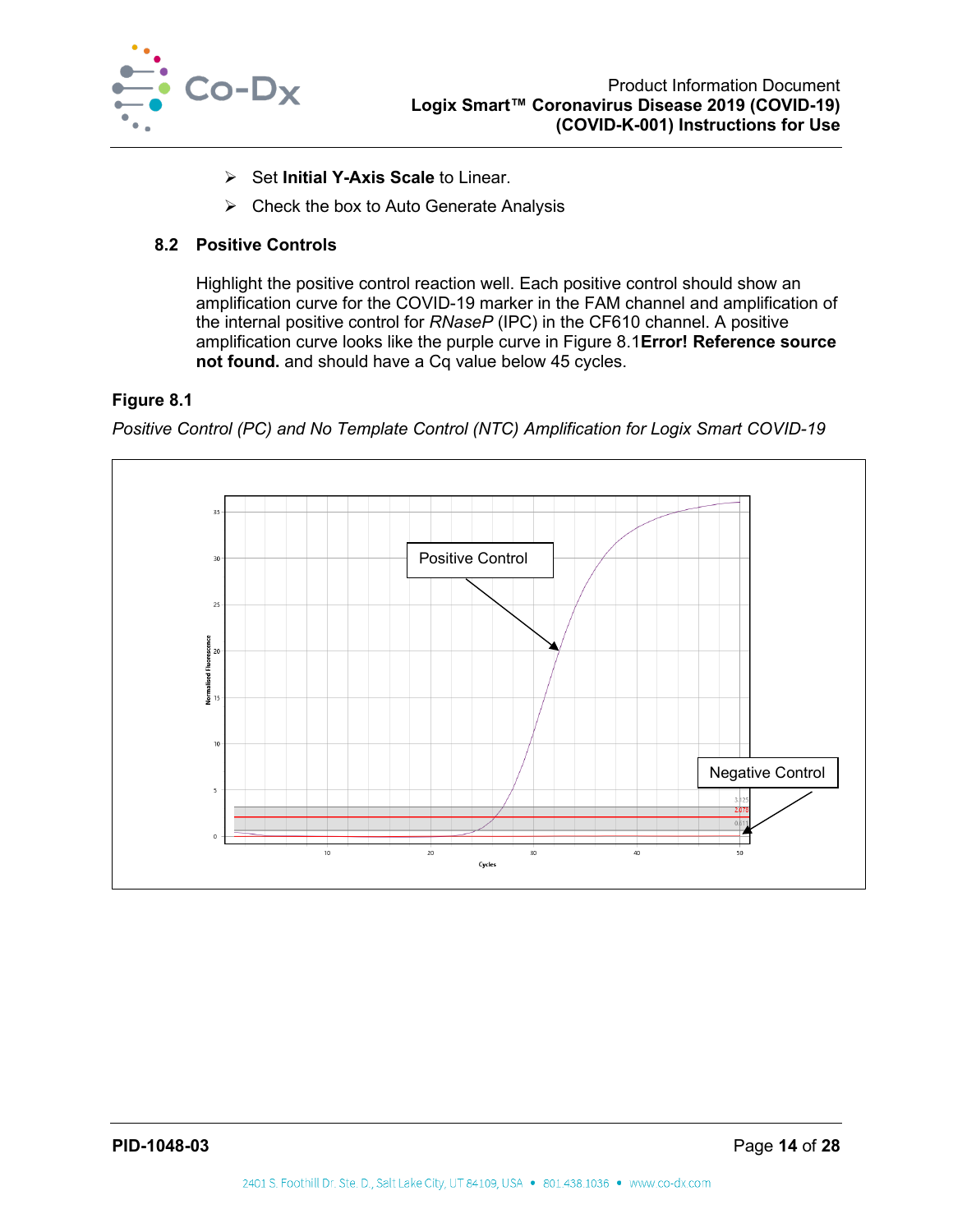

## <span id="page-15-0"></span>**8.3 Negative Control**

Next highlight the negative control. The results of the negative control should show no amplification, specifically with a Cq value less than 45. An example of no amplification can be seen in [Figure 8.1,](#page-14-1) as the red line, which is below the threshold area. The threshold area is the grey band with the red line.

## <span id="page-15-1"></span>**8.4 The Validity of the Diagnostic Test Runs**

Check to see that both the positive and no template control have passed.

8.4.1 The control conditions outlined in [Table 8.1](#page-15-3) must be met.

## <span id="page-15-3"></span>**Table 8.1**

*Control Conditions*

| <b>Control Type</b>        | <b>Control Name</b>   | <b>Purpose of Control</b>                          | COVID-19<br><b>FAM channel</b> | <b>Internal Control</b><br>(RNaseP)<br><b>CF610 channel</b> |
|----------------------------|-----------------------|----------------------------------------------------|--------------------------------|-------------------------------------------------------------|
| <b>COVID-19 Positive</b>   | COVID-19 (FAM™)       | Verifies the performance                           | $\ddot{}$                      | $\ddot{}$                                                   |
| Control                    | RNaseP (CF®610)       | of the master mix                                  |                                |                                                             |
| <b>No Template Control</b> | Master Mix +<br>Water | Verifies the reagents are<br>free of contamination |                                | -                                                           |

 $\triangleright$  If controls pass, interpret the sample results.

#### 8.4.2 Invalid Diagnostic Test Run

If any of the controls fail, the run is invalid. Document the run and initiate troubleshooting.

## <span id="page-15-2"></span>**8.5 Interpretation of Results**

Once the controls have passed, the unknown samples can be interpreted based on three possible outcomes:

- $\triangleright$  Positive
- $\triangleright$  Negative
- $\triangleright$  Invalid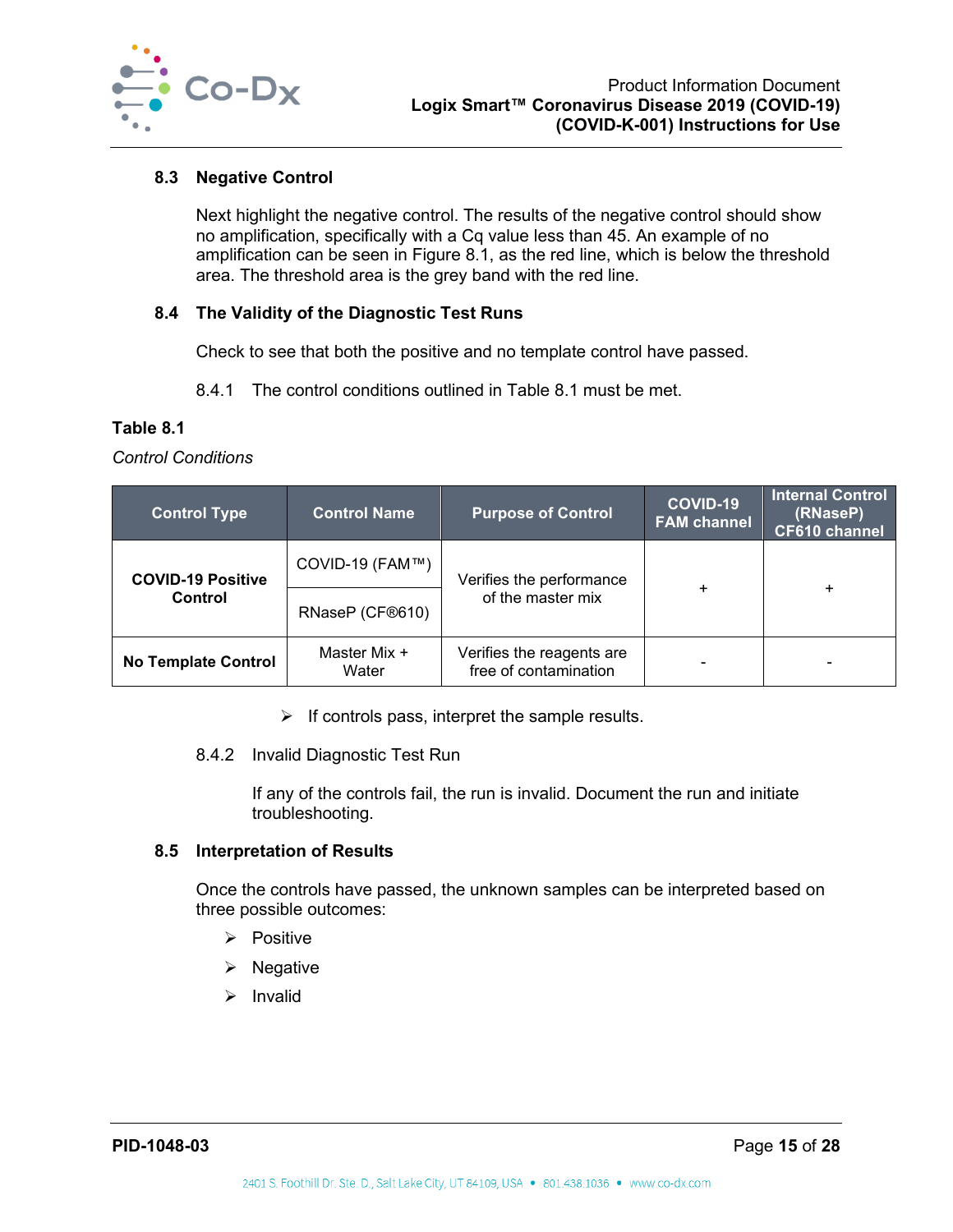

A **Positive** result will show an amplification curve or cycle threshold value for COVID-19 at or below 45 cycles. Amplification curves greater than 45 cycles for COVID-19 are in the uncertainty zone. The presence of a curve, with a Cq at or below 45 cycles, for a sample in the COVID-19, indicates a positive result. The amplification of the RNaseP (IPC) shows that the extraction was successful.

A **Negative** result will show no amplification for COVID-19 coronavirus; however, occasionally amplification greater than 45 cycles may occur in COVID-19 or RNaseP channels. Any amplification curves greater than 45 cycles for COVID-19 are in the uncertainty zone and possibly below the limit of detection. New run of the same sample or run of another sample of the patient in the same of following days should be considered. The absence of a curve for COVID-19 indicates a negative result ONLY when the RNaseP (IPC) marker is positive.

An **Invalid** result refers to situations when any of the controls fail. See troubleshooting.

The interpretation of results with Ct values can be translated to [Table 8.2.](#page-16-0)

## <span id="page-16-0"></span>**Table 8.2**

*Interpretation of Results for COVID-19 by Detection of SARS-CoV-2 RdRp Gene with Logix Smart COVID-19*

|            |                          | <b>Sample Result</b>                                                        | Logix Smart™                                  | <b>No Template</b>                              |                                   |  |
|------------|--------------------------|-----------------------------------------------------------------------------|-----------------------------------------------|-------------------------------------------------|-----------------------------------|--|
|            | COVID-19<br>(SARS-CoV-2) | <b>Internal Positive</b><br><b>Control (RNaseP)</b><br><b>CF610 channel</b> | COVID-19<br><b>Positive</b><br><b>Control</b> | <b>Control (NTC)</b><br>(Master Mix +<br>Water) | Interpretation<br>of Results      |  |
|            | ٠                        | ÷                                                                           | ÷                                             |                                                 | <b>SARS-CoV-2</b><br>RNA+         |  |
| Reading    | ÷                        |                                                                             | ٠                                             |                                                 | <b>SARS-CoV-2</b><br><b>RNA-</b>  |  |
| Instrument |                          |                                                                             | ٠                                             |                                                 | <b>INVALID:</b>                   |  |
|            | Any Result (+/-)         | ٠                                                                           |                                               |                                                 | <b>See</b><br><b>Troubleshoot</b> |  |
|            |                          |                                                                             | ٠                                             | ۰                                               | ing                               |  |

Anything before 45 cycles is considered a positive reading (+). Anything after 45 cycles is considered a negative reading (-). When possible, always check that the medical history and/or symptoms match the result before treatment.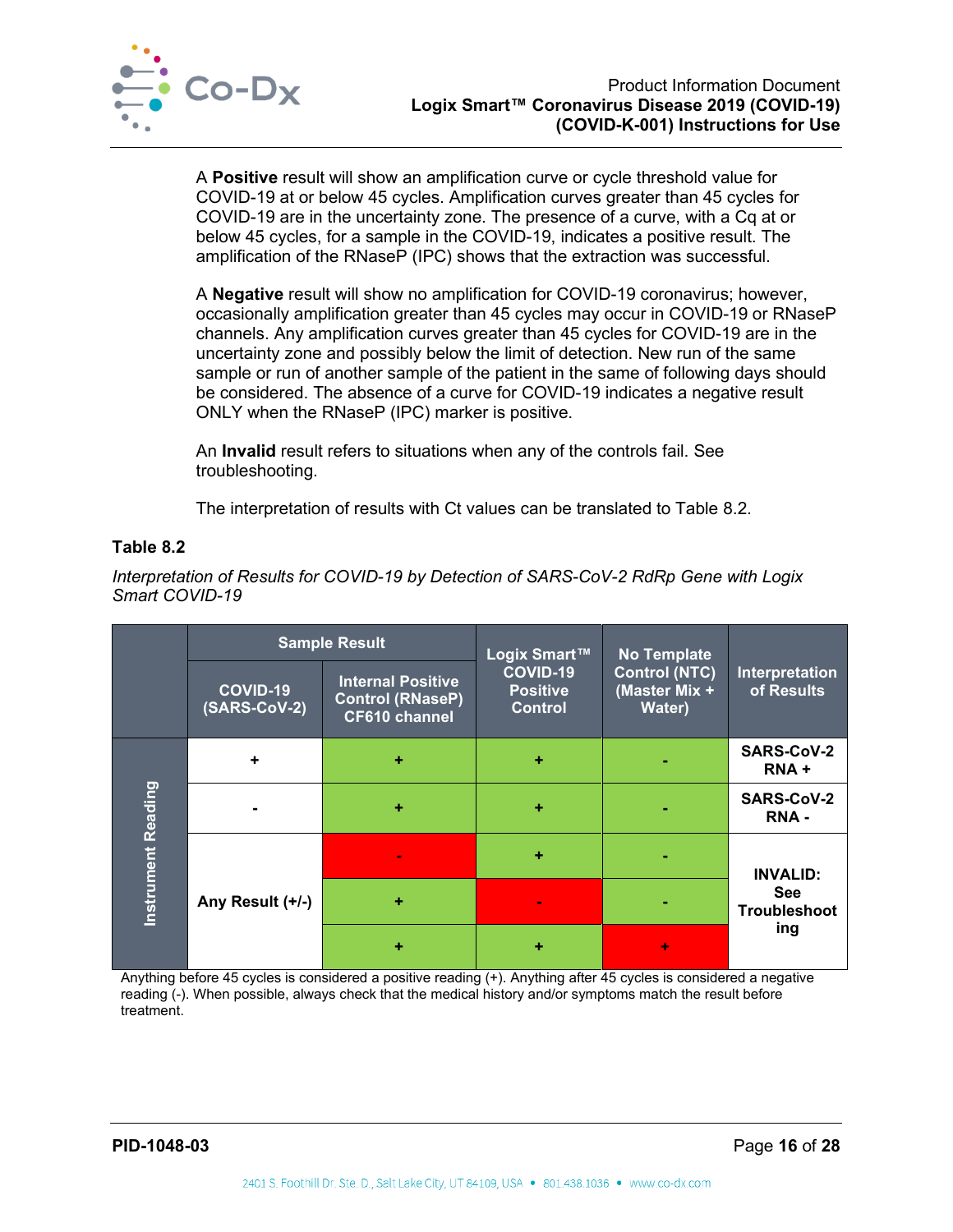

#### <span id="page-17-0"></span>**9 TROUBLESHOOTING**

Co-Diagnostics Inc. values customer feedback and wants to be informed of any issues with the **Logix Smart™ COVID-19** test kit**,** even if the recommended steps for troubleshooting solves the issue. To give feedback please fill out the Customer Feedback Form by visiting co-dx.com/contact/feedback/

#### <span id="page-17-1"></span>**9.1 Stability**

Real-time, accelerated shelf-life, and in-use stability studies are currently under testing. Currently, the expiration date of this product has been established as 12 months.

Always use the most recent version of this document for updates as more stability information will be added when studies are completed.

#### <span id="page-17-2"></span>**9.2 User Errors**

Polymerase Chain Reaction (PCR) Assay is a technique that uses temperature cycling, and a DNA polymerase to amplify a single or a few copies of a segment of DNA or RNA. Good Laboratory Practices for Molecular Biology Diagnostics (Viana & Wallis, 2011) are necessary for the use of this product. This product is not intended to be used by untrained personnel.

The user needs to have some molecular biology experience and be familiar with the proper pipetting technique to prevent errors, such as splashes, crossover contamination, and errors on volume selection. Pipette tips must be replaced after every pipetting. Gloves must be replaced often. Equipment must have calibration up to date for the pipettes and thermocyclers, when applicable.

A 90 minutes online training for Good Laboratory Practices for Molecular Genetics Testing (Centers for Disease Control and Prevention, 2017) is available at the CDC website at the following link [https://www.cdc.gov/labtraining/training-courses/good](https://www.cdc.gov/labtraining/training-courses/good-lab-practices-molecular-genetics-testing.html)[lab-practices-molecular-genetics-testing.html](https://www.cdc.gov/labtraining/training-courses/good-lab-practices-molecular-genetics-testing.html)

#### <span id="page-17-3"></span>**9.3 Invalid Results**

- 9.3.1 Logix Smart COVID-19 Positive Control not amplifying
- 9.3.2 No amplification from the PC could be the result of one or multiple factors, such as the following:
	- $\triangleright$  Pipetting errors (pipetting control into the wrong well, missing a well, pipetting inadequate amount of reagent).
	- $\triangleright$  Incorrect placement of plates or tubes into the real-time PCR instrument.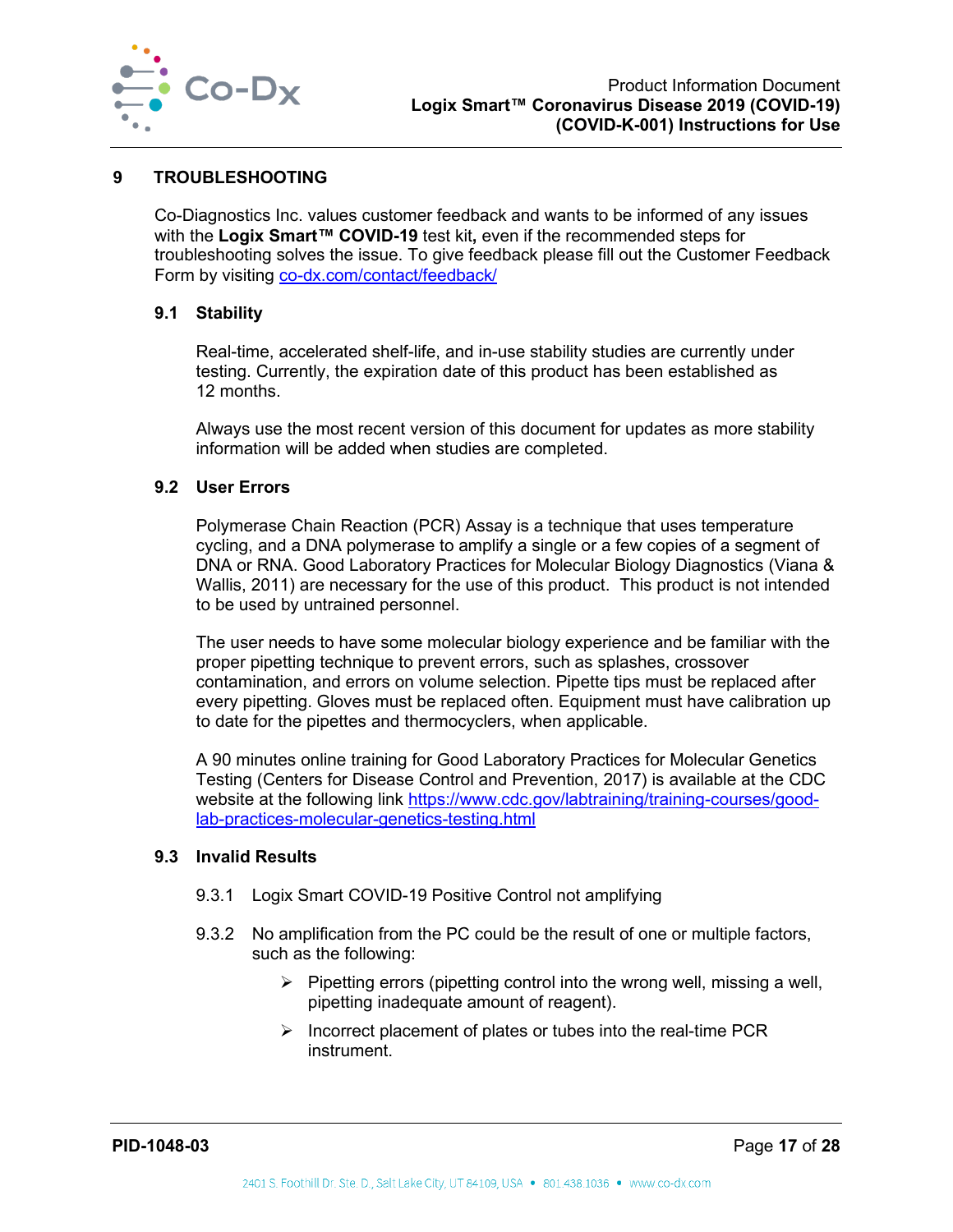

- **Logix Smart COVID-19 Master Mix** or **Logix Smart COVID-19 Positive Control** degradation (a result of reagents being at temperatures above -20°C for an extended period).
- $\triangleright$  Use of expired reagents.
- $\triangleright$  The wrong reagents being used.

Without further evidence, the run should be considered invalid and the user should re-test by re-amplification. If the positive control fails again, then an investigation should be conducted to identify possible causes for error and depending on the investigation results and risks identified in the process, the patient samples may need to be re-extracted. If failure of the positive control happens a third time after re-extraction and re-amplification, open a new **Logix Smart COVID-19 Positive Control** or **Master Mix**, and retest. If still failing, please contact Co-Diagnostics Inc. Technical Support by calling 801- 438-1036 ext. 02 or contact us at [www.co-dx.com/contact/.](http://www.co-dx.com/contact/)

#### 9.3.3 **Rnasep (IPC)** Not Amplifying in Patient Samples

No amplification from the RNaseP channel could be the result of one or multiple factors, such as the following:

- $\triangleright$  Not enough nuclear material in the patient sample.
- $\triangleright$  PCR inhibitors such as ethanol and heparin.
- $\triangleright$  Extraction was performed incorrectly.
- $\triangleright$  Extraction kit used was not compatible or has a step that eliminates RNaseP DNA.

**Note:** Positive amplification in the COVID-19 channel indicates a positive result despite the lack of concurrent amplification in the IPC channel.

The IPC amplification is dependent on the presence of human genomic DNA (gDNA) in the extraction sample, the amount of which is governed by the type of the patient sample and the extraction procedure used.

Samples obtained from culture or sterile/pure sites (e.g., CSF, urine, cell lysates, etc.) may not contain the human RNaseP gene.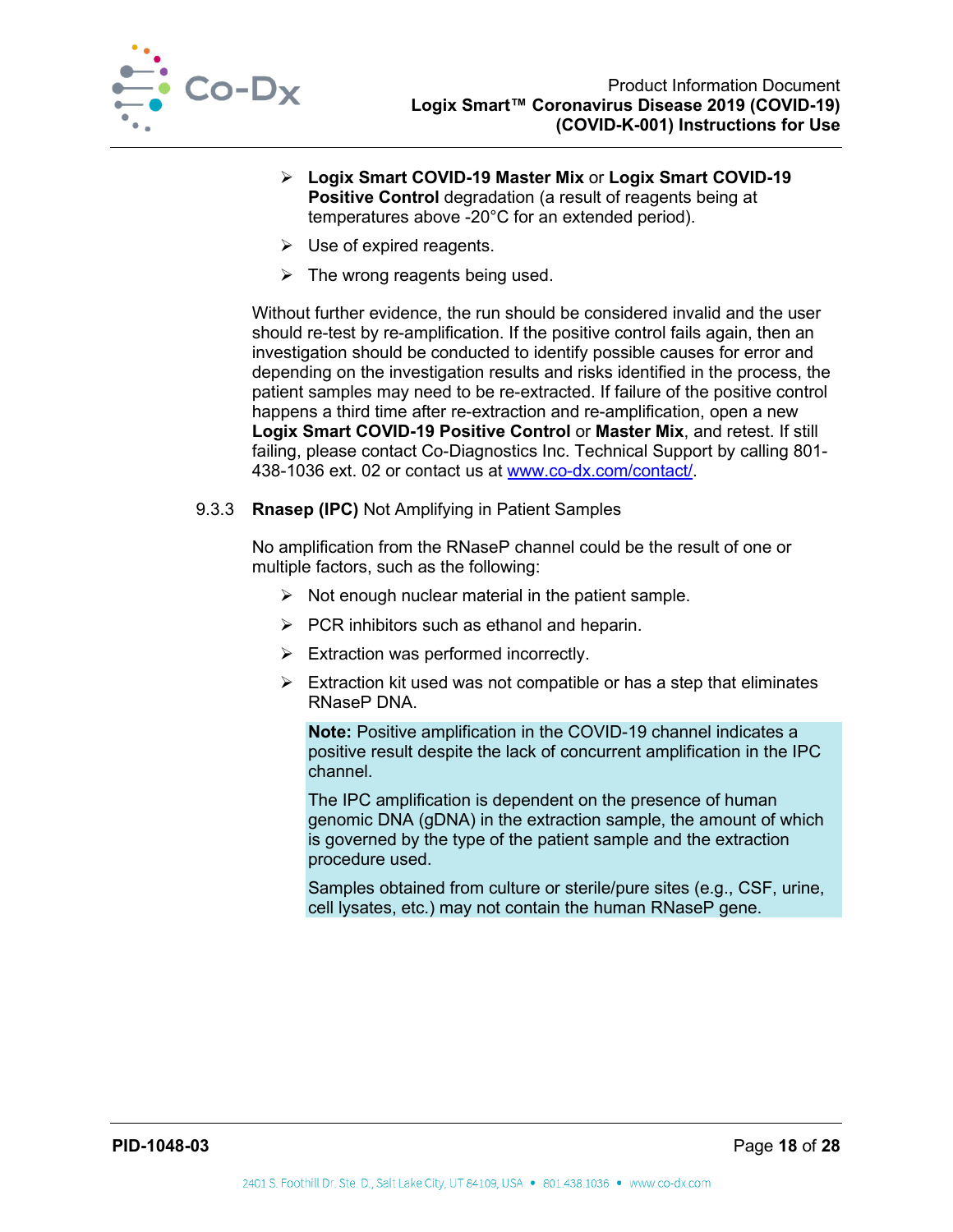

The results should be interpreted as invalid and re-testing by re-amplification should be performed. If the IPC fails again, then samples should be reextracted and re-amplified. If it fails a third time an investigation should be conducted to identify possible causes for the error. If the cause for the error is clear, the test can either be singled out as **invalid,** due to either PCR inhibitors being present or not enough nuclear material being present. If the cause for an error is unclear, contact Co-Diagnostics Inc. Technical Support by calling 801-438-1036 ext. 02 or contact us at [www.co-dx.com/contact/.](http://www.co-dx.com/contact/)

## 9.3.4 **No Template Control** Showing Amplification

Amplification of COVID-19 in the No Template Control indicates contamination of one or more of the reagents, incorrect placement of plate or tube into the real-time PCR instrument, or pipetting errors.

The results should be interpreted as invalid and re-testing by re-amplification should be performed. If the NTC fails again, then an investigation should be conducted to identify possible causes for error and depending on the investigation results and risks identified in the process, the patient samples may need to be re-extracted.

If failure of the NTC, after re-extraction and re-amplification, happens a third time, open a new nuclease-free water and retest. If still failing, the run should be interpreted as invalid. Please contact Co-Diagnostics Inc. Technical Support by calling 801-438-1036 ext. 02 or at: [www.co-dx.com/contact/.](http://www.co-dx.com/contact/)

## <span id="page-19-0"></span>**10 LIMITATIONS**

Limitations include the following:

- $\triangleright$  Strict compliance with this document is required for optimal results. Please, always use the most recent version of this document. This can be downloaded for free at co-dx.com/resources/instructions-for-use/
- $\triangleright$  The use of this product is to be limited to trained and instructed personnel in realtime PCR techniques and IVD procedures.
- $\triangleright$  Good laboratory practices are essential for the proper performance of this assay. It is also recommended that upon receipt of reagents that a test run be performed to check the performance of the reagents before testing on patient samples.
- $\triangleright$  Appropriate specimen collection, transport, storage, and processing procedures are required for optimal results.
- Do not use the **Logix Smart COVID-19** kit components directly on the specimens collected. Perform an appropriate nucleic acid extraction before using this assay.
- $\triangleright$  The presence of PCR inhibitors may cause false negatives or invalid results.
- $\triangleright$  Potential mutations of the target regions of the COVID-19, genome covered by this test kit may fail to detect the presence of the pathogens.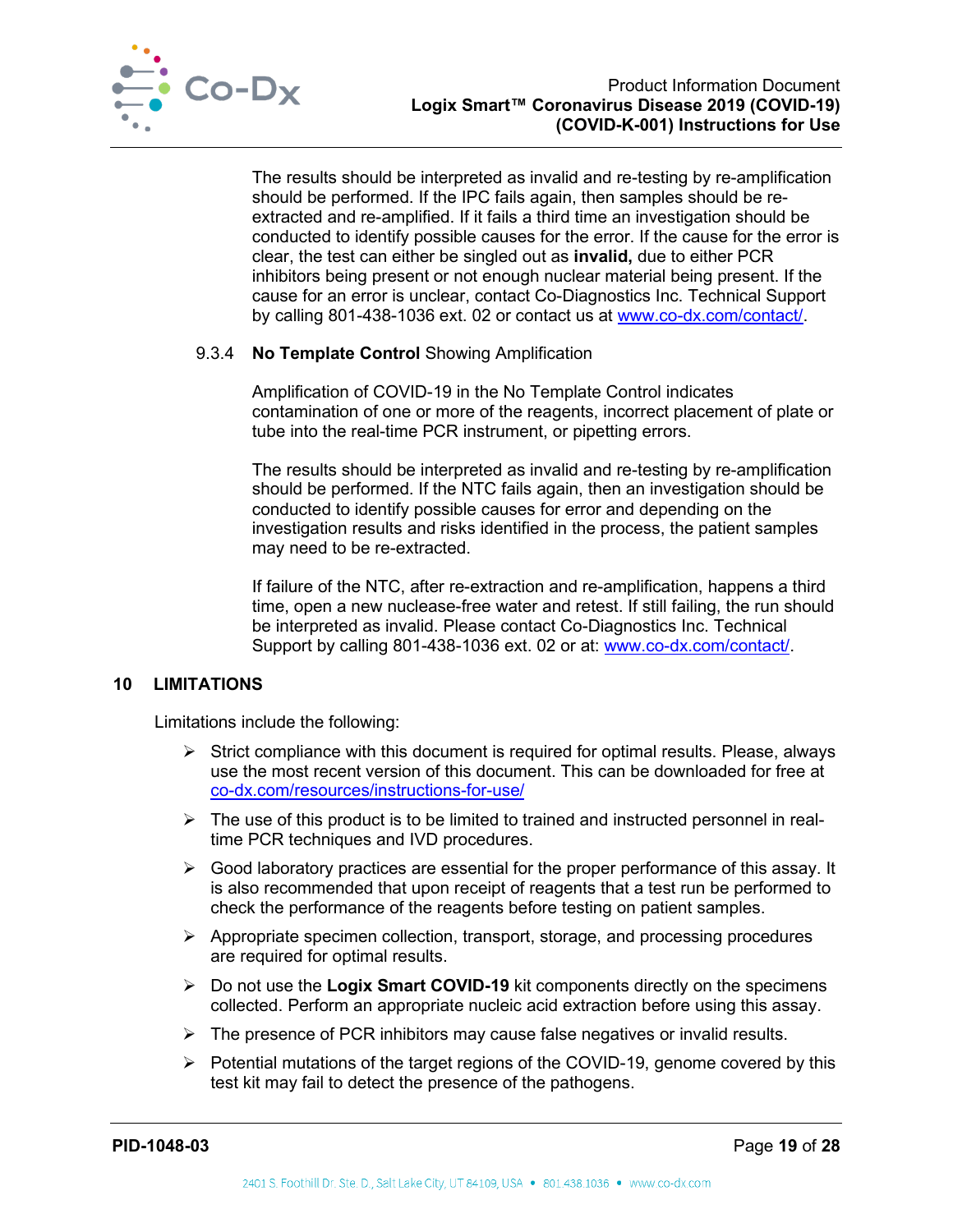

 As with any diagnostic test, results of the **Logix Smart COVID-19** kit are to be interpreted with consideration of all clinical and laboratory findings.

## <span id="page-20-0"></span>**11 CONDITIONS OF AUTHORIZATION FOR THE LABORATORY**

The **Logix Smart COVID-19** Letter of Authorization, along with the authorized Fact Sheet for Healthcare Providers, the authorized Fact Sheet for Patients, and authorized labeling are available on the FDA website: https://www.fda.gov/MedicalDevices/Safety/ EmergencySituations/ucm161496.htm.

However, to assist clinical laboratories using the **Logix Smart COVID-19** ("your product" in the conditions below), the relevant Conditions of Authorization are listed below:

- $\triangleright$  Authorized laboratories<sup>1</sup> using your product will include with result reports of your product, all authorized Fact Sheets. Under exigent circumstances, other appropriate methods for disseminating these Fact Sheets may be used, which may include mass media.
- $\triangleright$  Authorized laboratories using your product will use your product as outlined in the Instructions for Use. Deviations from the authorized procedures, including the authorized instruments, authorized extraction methods, authorized clinical specimen types, authorized control materials, authorized other ancillary reagents and authorized materials required to use your product are not permitted.
- $\triangleright$  Authorized laboratories that receive your product will notify the relevant public health authorities of their intent to run your product prior to initiating testing.
- $\triangleright$  Authorized laboratories using your product will have a process in place for reporting test results to healthcare providers and relevant public health authorities, as appropriate.
- $\triangleright$  Authorized laboratories will collect information on the performance of your product and report to DMD/OHT7-OIR/OPEQ/CDRH (via email: [CDRH-EUA-](mailto:CDRH-EUA-Reporting@fda.hhs.gov)[Reporting@fda.hhs.gov\)](mailto:CDRH-EUA-Reporting@fda.hhs.gov) and Co-Diagnostics Inc. (phone: +1 (801) 438-1036 / info@co-dx.com) any suspected occurrence of false positive or false negative results and significant deviations from the established performance characteristics of your product of which they become aware.
- $\triangleright$  All laboratory personnel using your product must be appropriately trained in RT-PCR techniques and use appropriate laboratory and personal protective equipment when handling this kit and use your product in accordance with the authorized labeling.
- Co-diagnostics Inc., authorized distributors, and authorized laboratories using your product will ensure that any records associated with this EUA are maintained until otherwise notified by FDA. Such records will be made available to FDA for inspection upon request.

<sup>1</sup> The letter of authorization refers to, "United States (U. S.) laboratories certified under the Clinical Laboratory Improvement Amendments of 1988 (CLIA), 42 U.S.C. §263a, to perform high complexity tests" as "authorized laboratories."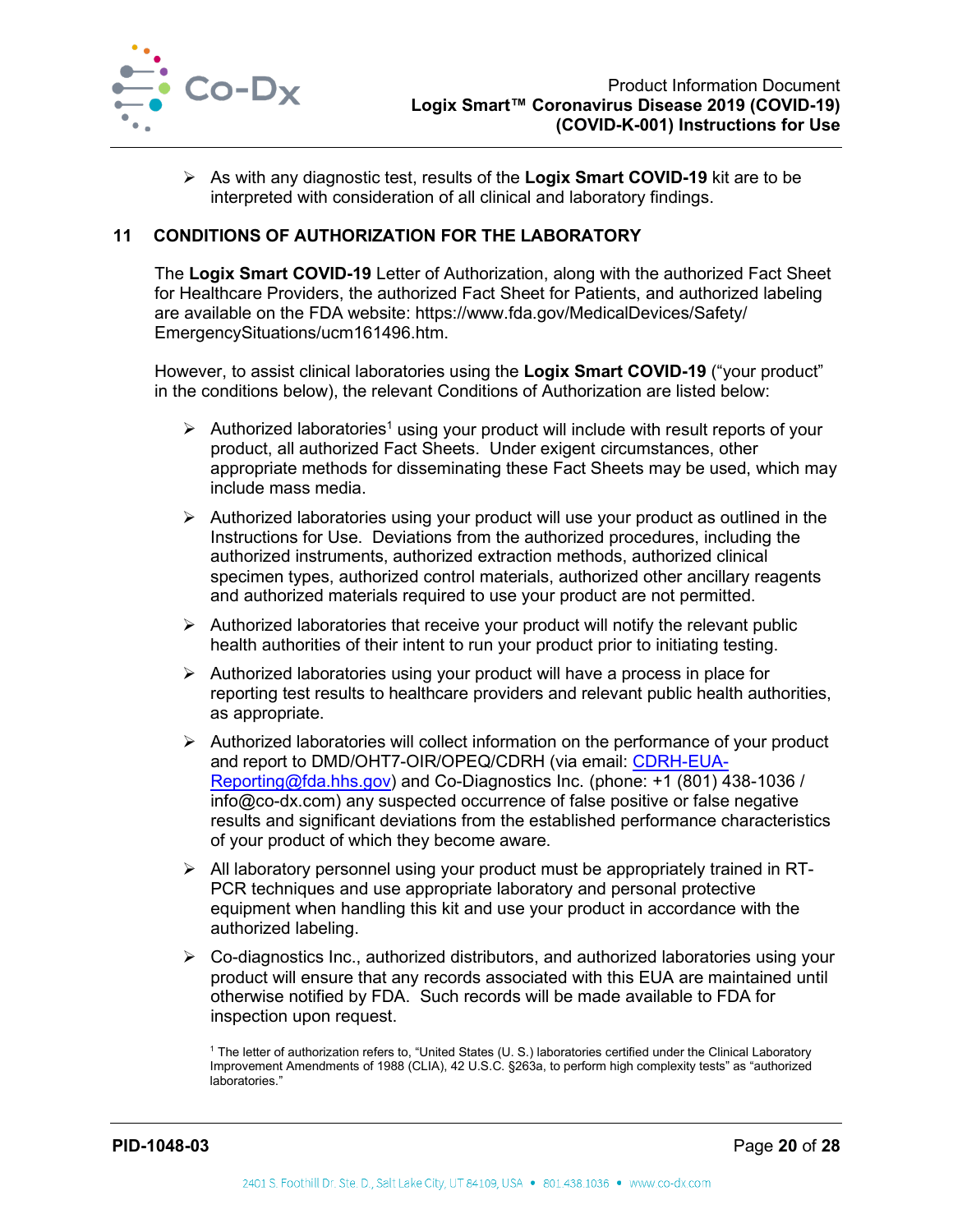

## <span id="page-21-0"></span>**12 NON-CLINICAL PERFORMANCE EVALUATION**

The analytical evaluation of performance was performed with contrived samples produced by spiking in a Genomic RNA of SARS-CoV-2, isolate USA-WA1/2020 (BEI Resources, catalog number NR-52285) in a negative clinical matrix of mainly sputum, bronchoalveolar lavage (BAL), nasopharyngeal fluid, and nasal swab samples acquired from Discovery Life Sciences or donations.

## <span id="page-21-1"></span>**12.1 Limit of Detection (LoD) – Analytical Sensitivity**

Limit of Detection (LoD) is the lowest concentration of analyte that is detected at a rate of no less than 95%.

The experiment was performed using genomic RNA of SARS-CoV-2, isolate USA-WA1/2020 (BEI Resources, catalog number NR-52285) which was spiked into sputum samples after the lysis step of the QIAamp Viral RNA Mini Kit (Cat# 52904) to prevent degradation of the RNA before the lysis. The extractions were performed using the QIAcube instrument, with 140 µL of the contrived sample and a 100 µL elution. The extractions were spiked at with 10,000; 5000; 1000; 600; and 50 total copies after the lysis step. After the extraction process, the extracts were then tested using the Logix Smart COVID-19 test kit protocol. The LoD was confirmed by running at least 20 replicates, at the LoD concentration, which was determined to be 600 total copies. See [Table 12.1.](#page-21-2)

#### <span id="page-21-2"></span>**Table 12.1**

*Genomic RNA Strain SARS-CoV-2 (Isolate USA-WA1/2020) Detection Rate in Sputum*

| <b>Total</b><br>Concentration/<br><b>Sample</b> | # of<br><b>Samples</b> | # of<br><b>Detected</b> | <b>Detection</b><br><b>Rate (%)</b> | Average<br>Cq | <b>SD</b><br>(Standard<br><b>Deviation</b> ) | $CV\%$<br>(Coefficient<br>0t<br>Variance) |
|-------------------------------------------------|------------------------|-------------------------|-------------------------------------|---------------|----------------------------------------------|-------------------------------------------|
| 10,000 copies                                   | 16                     | 16                      | 100.00                              | 31.55         | 0.31                                         | 0.98                                      |
| 5,000 copies                                    | 16                     | 16                      | 100.00                              | 32.22         | 0.26                                         | 0.82                                      |
| 1,000 copies                                    | 16                     | 16                      | 100.00                              | 35.06         | 0.83                                         | 2.36                                      |
| 600 copies                                      | 16                     | 16                      | 100.00                              | 35.30         | 0.73                                         | 2.08                                      |
| 50 copies                                       | 16                     | 1                       | 6.25                                | 38.22         | ۰                                            |                                           |
| <b>Positive Control</b><br>(PC)                 | $\overline{2}$         | $\overline{2}$          | 100.00                              | 26.80         | 0.10                                         | 0.38                                      |
| Nuclease-Free<br>Water                          | 6                      | 0                       | 0                                   | 0             | 0                                            | 0                                         |
| Negative<br>extraction (Blank)                  | 8                      | 0                       | 0                                   | 0             | 0                                            | 0                                         |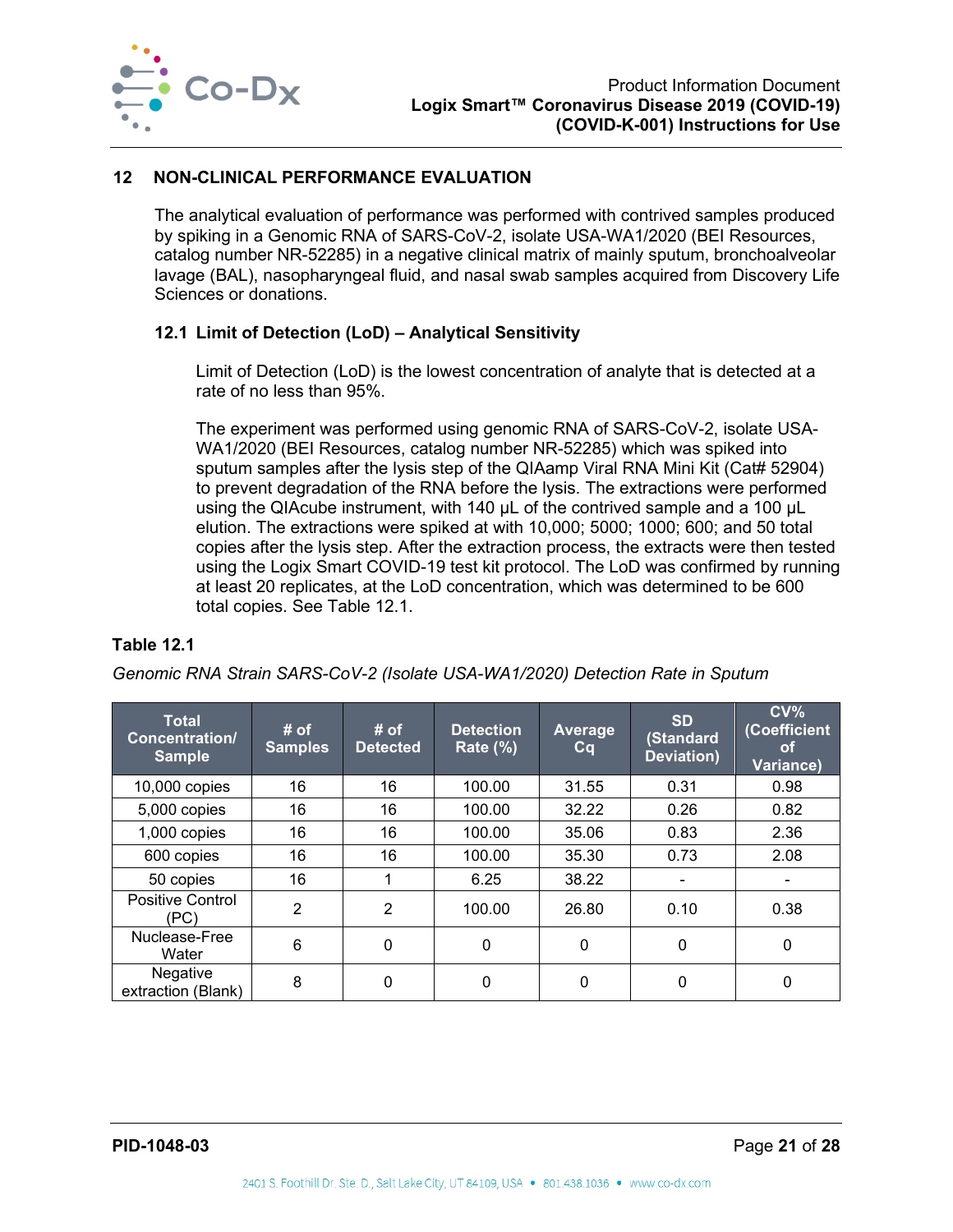

After those runs were completed, 600 total copies  $(4.29 \text{ copies/}\mu L)$  in the patient sample) was the lowest concentration with at least a 95% detection rate. 21 replicates, spiked at 600 total copies, were run. The results of that run are shown in [Table 12.2.](#page-22-1)

## <span id="page-22-1"></span>**Table 12.2**

#### *Confirmation of the LoD*

| Total<br><b>Copies/Sample</b> | # of | # of<br>Samples Detected | <b>Detection</b><br>Rate $(\% )$ | Average<br>Cq | <b>SD</b><br><b>(Standard</b><br>Deviation) | $CV\%$<br>(Coefficient<br>of Variance) |
|-------------------------------|------|--------------------------|----------------------------------|---------------|---------------------------------------------|----------------------------------------|
| 600 copies                    | 21   | 21                       | 100.00                           | 35.75         | 0.66                                        | 1.85                                   |

The Limit of Detection (LoD) was confirmed to be 600 total copies in 140 µL of sputum, which is a concentration of 4.29 copies/µL or 4,290 copies/mL in the starting contrived patient sample.

## <span id="page-22-0"></span>**12.2 Inclusivity (Analytical Sensitivity):**

#### 12.2.1 *In Silico* Inclusivity

An alignment was performed with the oligonucleotide CoPrimer sequences of the COVID-19 CoPrimers with all publicly available nucleic acid sequences for SARS-CoV-2 in GenBank, as well as the GISAID database to demonstrate the predicted inclusivity of the Logix Smart COVID-19 test.

Co-Diagnostics has been performing consistent reviews of the sequence alignment to monitor the sequence conservation by analyzing phylogenic mutation genomic data pulled by NextStrain from the GISAID database. The first alignment was performed on 1-Feb-2020 with last query performed on 18-March-2020. Sequences were obtained from <https://github.com/nextstrain/ncov/blob/master/data/metadata.tsv>

The alignment data and posterior updated analyses have shown a 100% identity for both the forward and reverse CoPrimers on the GISAID database. Therefore, there is no prediction of false-negative results based upon the available data.

#### 12.2.2 Wet-Test Inclusivity

In the randomized contrived sample study run with the Genomic RNA of SARS-CoV-2, isolate USA-WA1/2020 (BEI Resources, catalog number NR-52285) all positive samples were detected showing 100% detection rate for SARS-CoV-2.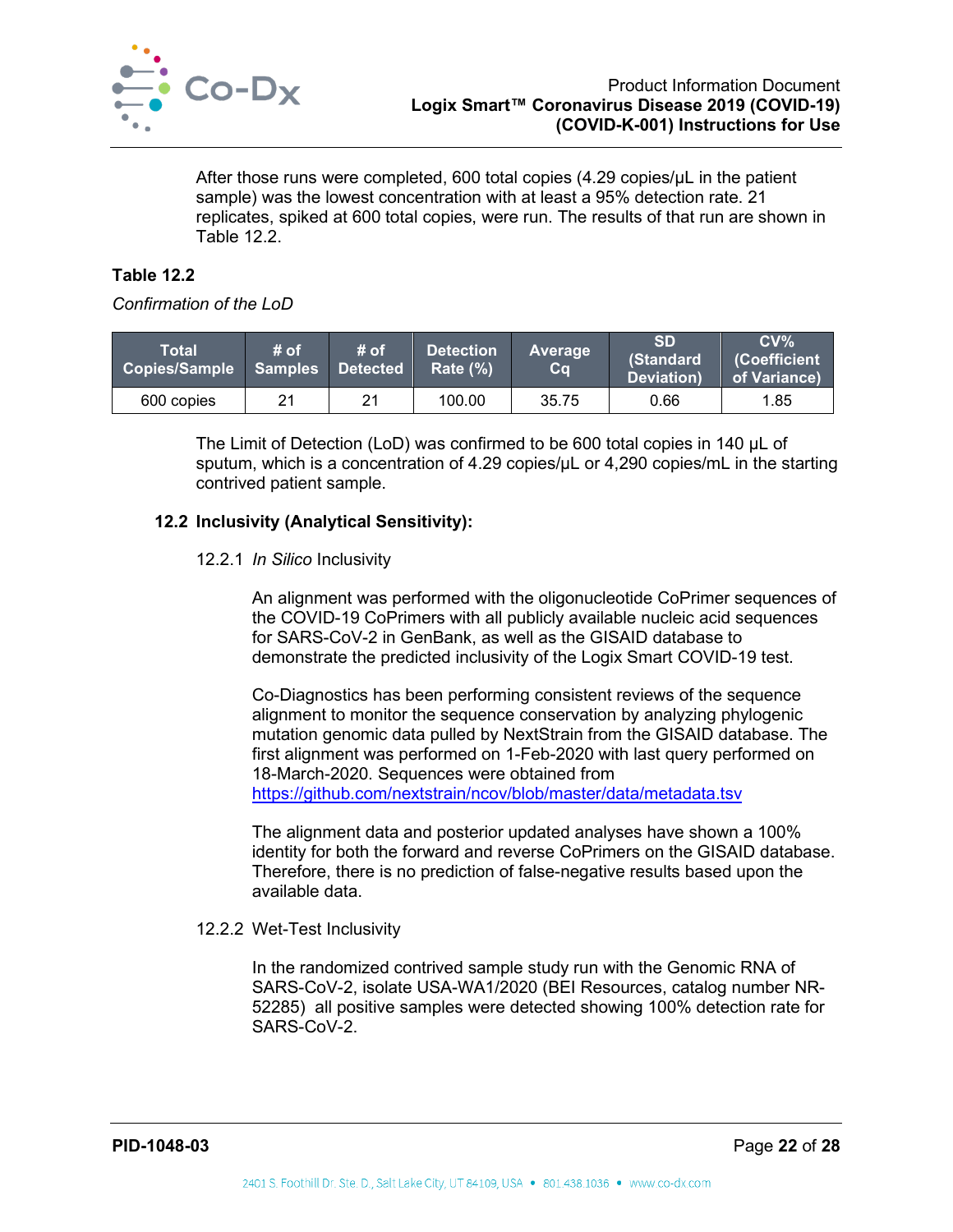

## <span id="page-23-0"></span>**12.3 Cross-Reactivity (Analytical Specificity) By An In Silico Analysis**

*In silico* Analysis and BLASTn analysis queries of the SARS-CoV-2 CoPrimers were performed against public domain nucleotide sequences. The database search parameters were as follows: 1) The nucleotide collection consists of GenBank+EMBL+DDBJ+PDB+RefSeq sequences, but excludes EST, STS, GSS, WGS, TSA, patent sequences as well as phase 0, 1, and 2 HTGS sequences and sequences longer than 100Mb; 2) The database is non-redundant. Identical sequences have been merged into one entry, while preserving the accession, GI, title and taxonomy information for each entry; 3) Database is reviewed consistently to detect potential mutations in the targeted region; 4) The search parameters automatically adjust for short input sequences and the expect threshold is 1000; 5) The match and mismatch scores are 1 and -3, respectively; 6) The penalty to create and extend a gap in alignment is 5 and 2 respectively. 7) BLASTn was run individually for every organism requested by the FDA EUA pre-submission process (*in silico*) guidelines. [Table 12.3](#page-24-1) displays microorganisms included in the cross-reactivity *in silico* assessment.

shows the list of the relevant microorganisms analyzed *in silico*.

No coronaviruses, other than the SARS-CoV-2, or human microflora had any hits with <5 mismatches or >80% total homology that would predict potential false positive RT-PCR results.

CoPrimers have a slightly different cross-reactivity risk profile than traditional primers. Due to the low Tm's of the Priming and Capture sequences, CoPrimers are more susceptible to mismatches. Our internal experiments show that a single mismatch on either forward or reverse causes a noticeable delay in amplification, with more mismatches causing significant suppression of signal. 3+ mismatches on the forward and reverse combined are expected to result in no detectable amplification.

The results suggest that the **Logix Smart COVID-19** does not cross-react to any of the non-target organisms that were tested in the wet test or *in silico* analysis. The negative samples did not show any amplification, therefore, no false positives occurred due to cross-reactivity. Positive samples in the presence of non-target organism genetic material in most cases did not reduce the ability of the **Logix Smart COVID-19** test to produce positive results.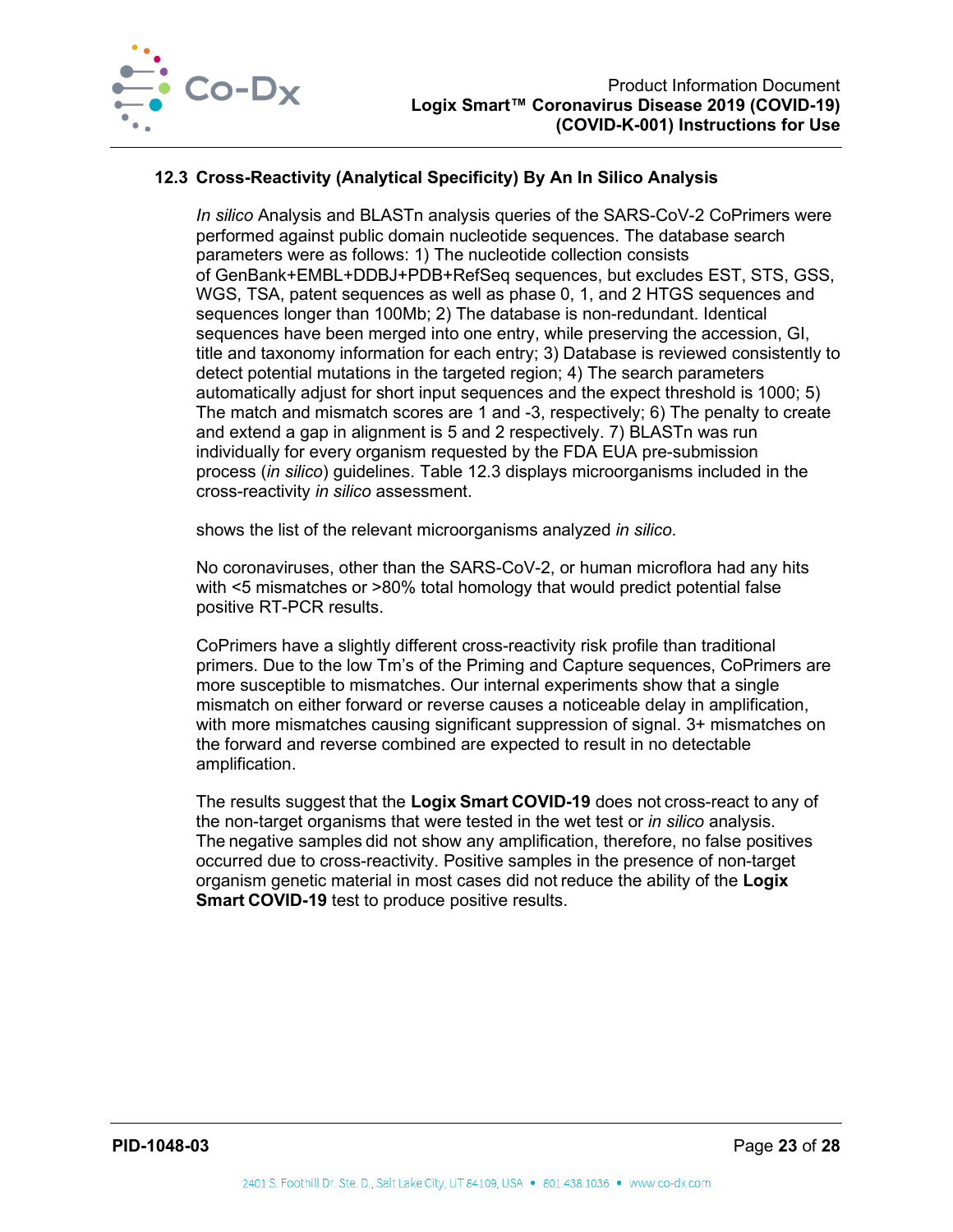

## <span id="page-24-1"></span>**Table 12.3**

*Microorganism Included in The Cross-Reactivity In Silico Assessment*

| <b>High priority pathogens</b><br>from the same genetic<br>family | <b>High priority organisms</b><br>likely in the circulating<br>area                                    | <b>Other microorganisms</b><br>of importance |  |
|-------------------------------------------------------------------|--------------------------------------------------------------------------------------------------------|----------------------------------------------|--|
| Human coronavirus 229E                                            | Adenovirus                                                                                             | Influenza C                                  |  |
| Human coronavirus OC43                                            | Human Metapneumovirus<br>(hMPV)                                                                        | Parechovirus                                 |  |
| Human coronavirus HKU1                                            | Parainfluenza virus 1-4                                                                                | Corynebacterium<br>diphtheriae               |  |
| Human coronavirus NL63                                            | Influenza A & B                                                                                        | Legionella non-<br>pneumophila               |  |
| <b>SARS-coronavirus</b>                                           | Enterovirus                                                                                            | Bacillus anthracis (Anthrax)                 |  |
| <b>MERS-coronavirus</b>                                           | Respiratory syncytial virus                                                                            | Moraxella catarrhalis                        |  |
|                                                                   | Rhinovirus                                                                                             | Neisseria elongata                           |  |
|                                                                   | Chlamydia pneumoniae                                                                                   | Neisseria meningitides                       |  |
|                                                                   | Haemophilus Influenza                                                                                  | Leptospirosis                                |  |
|                                                                   | Legionella pneumophila                                                                                 | Chlamydia psittaci                           |  |
|                                                                   | Mycobacterium tuberculosis                                                                             | Coxiella burnetii (Q-Fever)                  |  |
|                                                                   | Streptococcus pneumoniae                                                                               | Staphylococcus aureus                        |  |
|                                                                   | Streptococcus pyogenes                                                                                 |                                              |  |
|                                                                   | Bordetella pertussis                                                                                   |                                              |  |
|                                                                   | Mycoplasma pneumoniae                                                                                  |                                              |  |
|                                                                   | Pneumocystis jirovecii (PJP)                                                                           |                                              |  |
|                                                                   | Pooled human nasal wash<br>- to represent diverse<br>microbial flora in the<br>human respiratory tract |                                              |  |
|                                                                   | Candida albicans                                                                                       |                                              |  |
|                                                                   | Pseudomonas aeruginosa                                                                                 |                                              |  |
|                                                                   | Staphylococcus epidermidis                                                                             |                                              |  |
|                                                                   | Staphylococcus salivarius                                                                              |                                              |  |

#### <span id="page-24-0"></span>**12.4 Microbial Interference**

No microorganism in the *in silico* analysis has revealed ≥ 80% homology between the cross-reactivity microorganisms, including the ones of relevance listed in [Table 12.3,](#page-24-1) and the CoPrimers.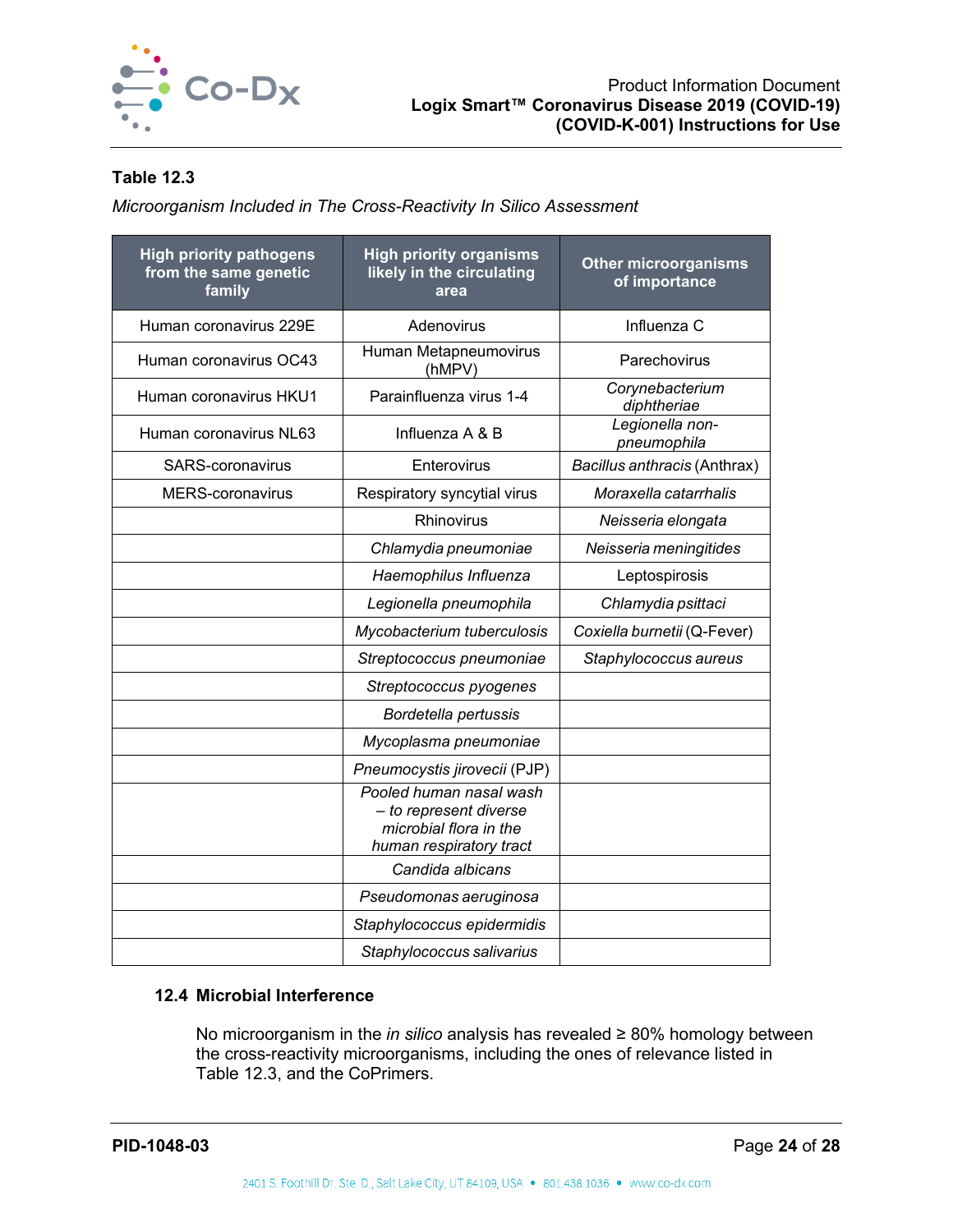

## <span id="page-25-0"></span>**13 CLINICAL EVIDENCE**

The clinical evidence was established by producing 180 randomized contrived samples spiked with the Genomic RNA of SARS-CoV-2, isolate USA-WA1/2020 (BEI Resources, catalog number NR-52285) in dilutions of 600, 1000, 5000, and 10,000 genomic copies per sample (sample input 140µL). The randomized contrived samples were extracted using the QIAamp Viral RNA Mini Kit (Qiagen, catalog number 52904/52906) and tested with **Logix Smart Coronavirus Disease 2019 (COVID-19)**. The detection rate for Logix Smart COVID-19 is shown in [Table 13.1.](#page-25-1) Results also showed consistency of positive control results.

#### <span id="page-25-1"></span>**Table 13.1**

*Randomized Contrived Sample Detection Rate*

| <b>Sample</b><br><b>Concentration</b>                     | # of<br><b>Samples</b> | # of<br><b>Detected</b> | % of Positive<br><b>Results</b><br>(Confidence<br>Interval) | <b>Mean Cq</b>    | <b>SD</b><br>(Standard<br>Deviation) | CV <sub>0</sub><br>(Coefficient<br><b>of</b><br>Variance) |
|-----------------------------------------------------------|------------------------|-------------------------|-------------------------------------------------------------|-------------------|--------------------------------------|-----------------------------------------------------------|
| 600 (genomic<br>copies/extraction)<br>$($ 1x LoD)         | 9                      | 9                       | 100<br>$(CI 86.7 - 100)$                                    | 33.21             | 0.57                                 | 1.7                                                       |
| 1000 (genomic<br>copies/extraction)<br>$(\approx 2x$ LoD) | 51                     | 51                      | 100<br>$(CI 86.7 - 100)$                                    | 34.11             | 0.77                                 | 2.3                                                       |
| 5000 (genomic<br>copies/extraction)<br>$(\approx 9x$ LoD) | 15                     | 15                      | 100<br>$(CI 86.7 - 100)$                                    | 31.63             | 0.34                                 | 1.1                                                       |
| 10,000 (genomic<br>copies/extraction)<br>(≈ 14x LoD)      | 15                     | 15                      | 100<br>$(CI 86.7 - 100)$                                    | 30.59             | 0.38                                 | 1.2                                                       |
| Negative<br>Randomized<br><b>Contrived Sample</b>         | 90                     | $\mathbf 0$             | (Not Applicable)                                            | Not<br>Applicable | 0                                    | 0                                                         |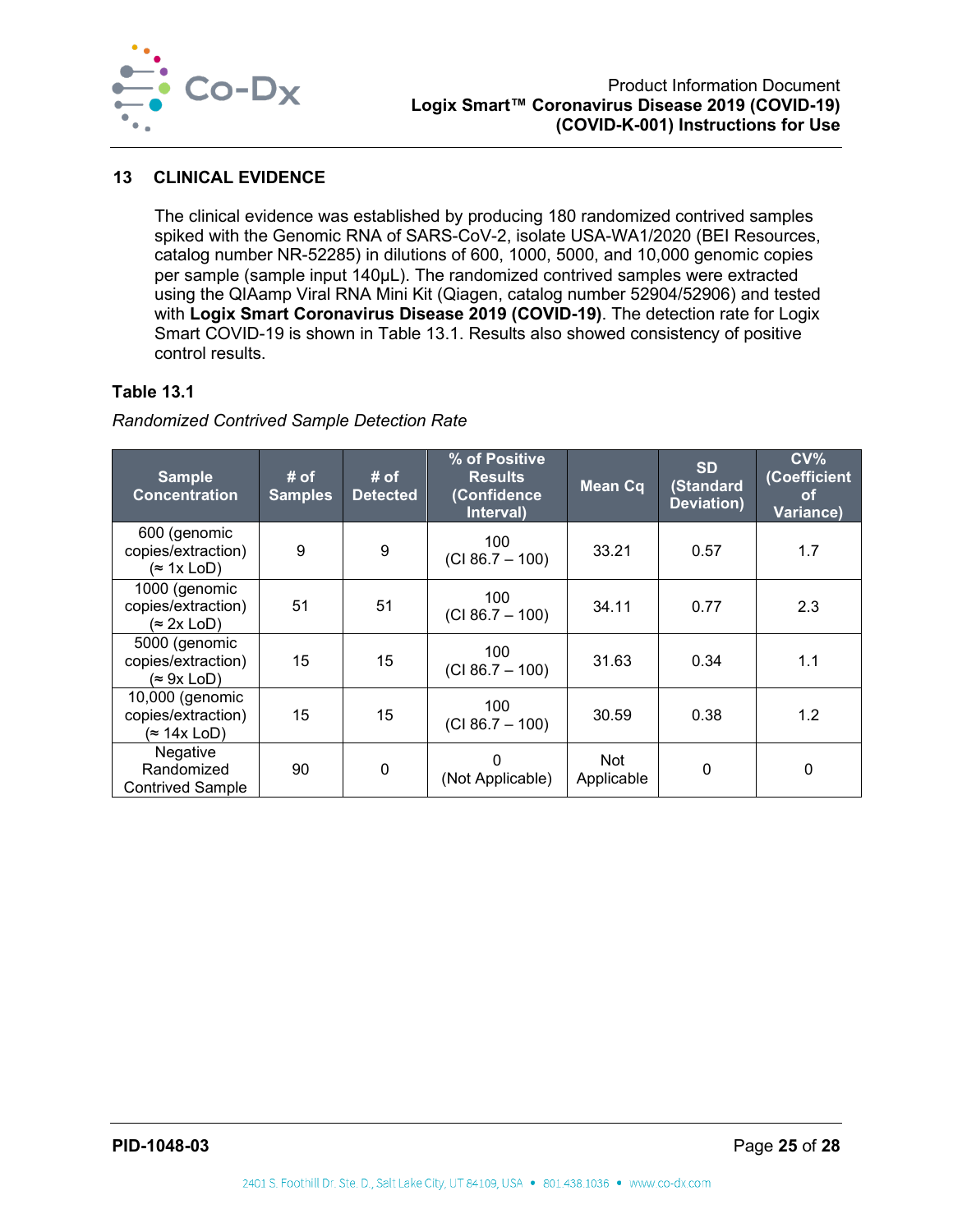

#### <span id="page-26-0"></span>**14 MANUFACTURER AND AUTHORIZED REPRESENTATIVE**



**Manufacturer:** Co-Diagnostics, Inc 2401 S Foothill Dr. Ste D Salt Lake City, UT 84109 Phone: +1 (801) 438-1036 Email: [info@co-dx.com](mailto:info@co-dx.com) Website: [www.co-dx.com](http://www.co-dx.com/)



**Authorized Representative:** mdi Europa GmbH Langenhagener Str. 71 D-30855 Hannover-Langenhagen Germany Phone: +49 511 39 08 95 30 Email: [info@mdi-europa.com](mailto:info@mdi-europa.com) Website: [www.mdi-europa.com](http://www.mdi-europa.com/)



 $\epsilon$ 

℞ **only**

## <span id="page-26-1"></span>**15 REFERENCES**

- CDC. (2009). *Biosafety in Microbiological and Biomedical Laboratories (BMBL) 5th Edition.* Retrieved from CDC Laboratories: https://www.cdc.gov/labs/BMBL.html
- CDC. (2020, Feb 20). *Coronavirus Disease 2019 (COVID-19) - Information for Laboratories: Real-Time RT-PCR Resources.* Retrieved Mar 8, 2020, from Centers for Disease Control and Prevention: https://www.cdc.gov/coronavirus/2019-ncov/lab/index.html
- CDC. (2020, Feb 7). *Coronavirus Disease 2019 (COVID-19): Information for Laboratories.* Retrieved from Centers for Disease Control and Prevention: https://www.cdc.gov/coronavirus/2019-ncov/downloads/processing-sputumspecimens.pdf
- CDC. (2020, Feb 16). *Interim Laboratory Biosafety Guidelines for Handling and Processing Specimens Associated with Coronavirus Disease 2019 (COVID-19).* Retrieved September 15, 2018, from World Health Organization: https://www.cdc.gov/coronavirus/2019-ncov/lab/lab-biosafetyguidelines.html?CDC\_AA\_refVal=https%3A%2F%2Fwww.cdc.gov%2Fcoronavirus%2F2 019-ncov%2Flab-biosafety-guidelines.html
- Centers for Disease Control and Prevention. (2017, Oct 27). *CDC Laboratory Training: Good Laboratory Practices for Molecular Genetics Testing*. Retrieved Mar 5, 2019, from CDC: https://www.cdc.gov/labtraining/training-courses/good-lab-practices-molecular-geneticstesting.html
- Poritz, M., & Ririe, K. (2014, Mar). Getting things backwards to prevent primer dimers. *Journal of Molecular Diagnosis*, 159-62. doi:10.1016/j.jmoldx.2014.01.001
- Satterfield, B. (2014, Mar). Cooperative primers: 2.5 million-fold improvement in the reduction of nonspecific amplification. *Journal of Molecular Diagnosis*, 163-73. doi:10.1016/j.jmoldx.2013.10.004
- Viana, R. V., & Wallis, C. L. (2011). Good Clinical Laboratory Practices (GLCP) for Molecular Based Tests Used in Diagnostic Laboratories. In D. I. Akyar, *Wide Spectra of Quality*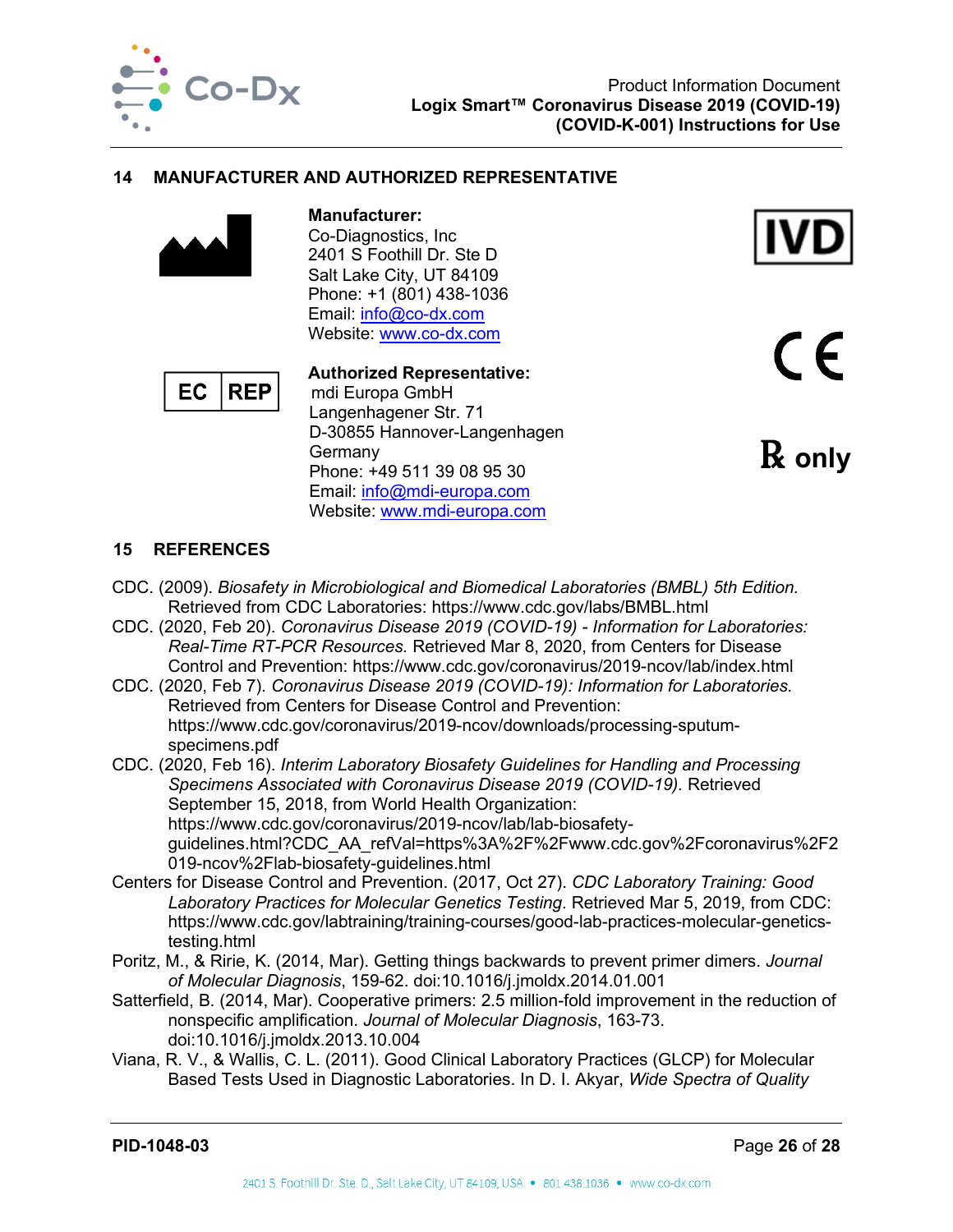

*Control* (pp. 29-52). InTech. Retrieved from http://www.intechopen.com/books/widespectra-of-quality-control/goodclinical-laboratory-practice-gclp-for-molecular-basedtests-used-in-diagnostic-laboratories

WHO. (2004). *Laboratory Biosafety Manual.* Retrieved from Emergencies preparedness, response:

https://www.who.int/csr/resources/publications/biosafety/WHO\_CDS\_CSR\_LYO\_2004\_1 1/en/